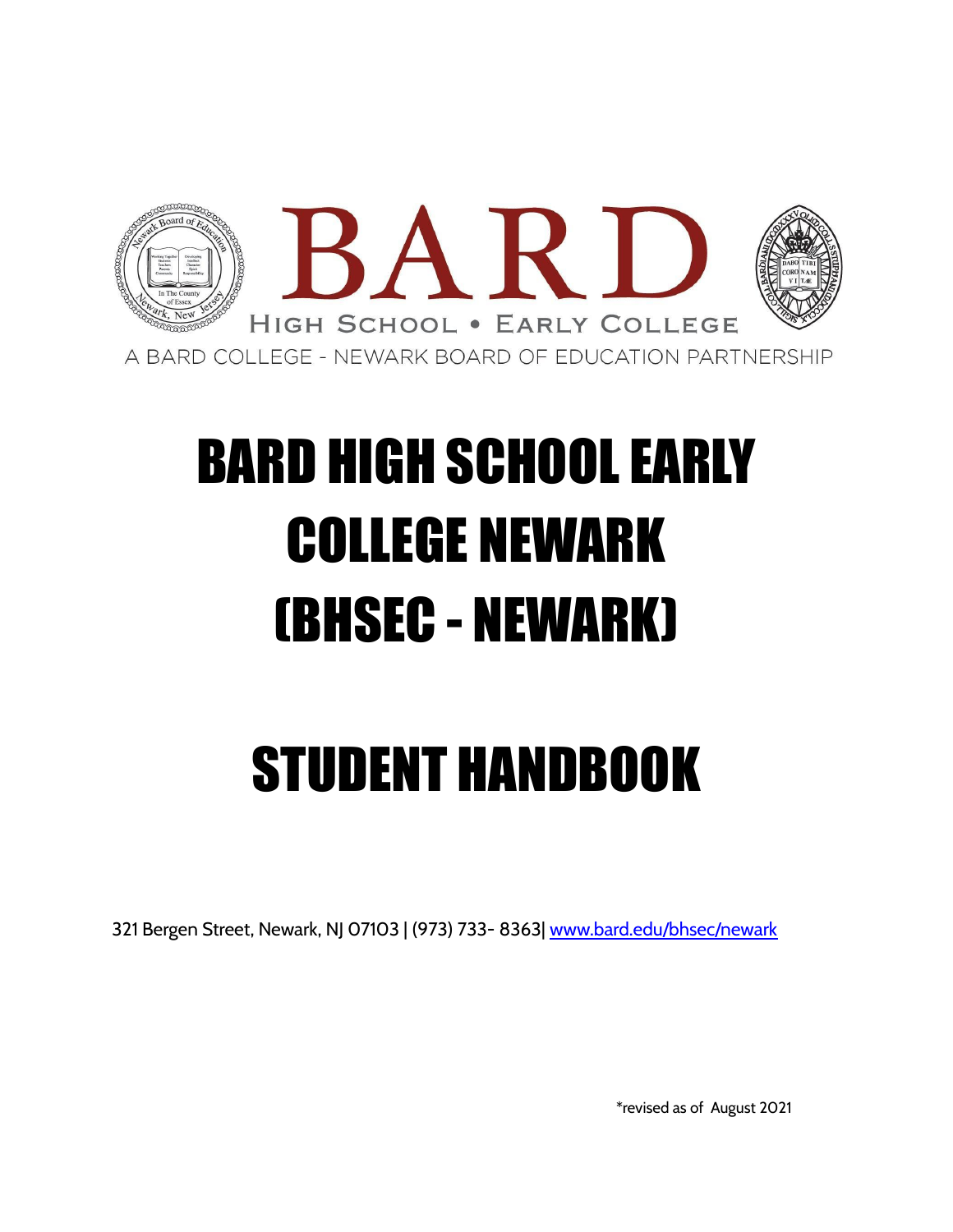#### Welcome Raptor!

Congratulations on your admission to Bard High School Early College! This is, of course, admission to an amazing high school, but since we are a college as well, this also counts as your first college acceptance. Congratulations on being accepted to college!

Bard High School Early College, or "BHSEC" as we call it here, (pronounced BEE-Sec) is a truly unique opportunity, as New Jersey's only Associate of Arts (A.A.) degree granting early college high school. We believe that the best way to get ready for college is to go to college, and that is exactly what you will do here.

Please read this Student Handbook carefully and learn more about the expectations and opportunities at your new school. At BHSEC, we offer rigorous academics, balanced with many different athletic and extracurricular options, some of which are highlighted in this handbook. Our faculty members have many great accomplishments as well. Most have the highest academic degree they could earn in their fields/disciplines (PhD or MFA), and some have written books. They are all ready to help you achieve your goals of college achievement, so you should plan to take some time to talk with your teachers about your aspirations as well as any academic challenges.

Please also share this Student Handbook with your parents/guardians/caretakers. It is important that they know what your school experience is going to be as well as the opportunities they have for being involved with this vibrant and unique school community. In the final pages of the handbook, parents/guardians/caretakers will read about the PowerSchool Parent Portal and such important community organizations as the Parent Leadership Organization and School Leadership Council. You and your parents/guardians/caretakers must also sign the verification forms at the end of the handbook and return signed forms during Summer Bridge or to advisors at the beginning of the school year.

Again, congratulations and welcome to the BHSEC-Newark community!

Best regards,

Dr. Carla R. Stephens, Principal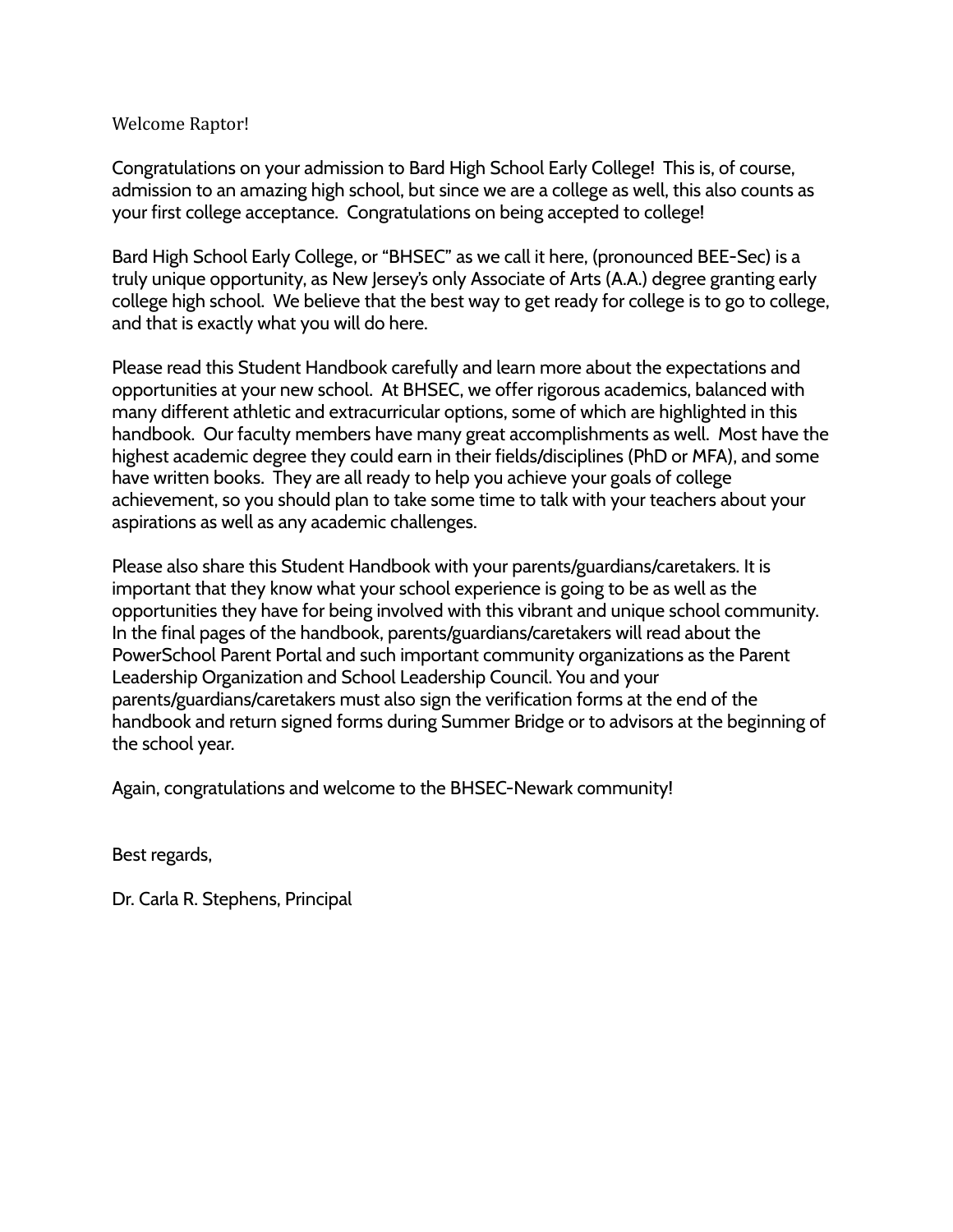# **TABLE OF CONTENTS**

| <b>BARD HIGH SCHOOL EARLY COLLEGE NEWARK 2021-2022 CALENDAR</b>                                                                                                                                                                                                                                                                                                                                 | 5                                                                    |
|-------------------------------------------------------------------------------------------------------------------------------------------------------------------------------------------------------------------------------------------------------------------------------------------------------------------------------------------------------------------------------------------------|----------------------------------------------------------------------|
| DIRECTORY: BHSEC NEWARK ADMINISTRATIVE AND PANDEMIC TEAMS<br>Bard High School Early College Newark Pandemic Response Team                                                                                                                                                                                                                                                                       | 6<br>6                                                               |
| A SHORT HISTORY OF BHSEC                                                                                                                                                                                                                                                                                                                                                                        | 8                                                                    |
| PRINCIPLES OF BARD HIGH SCHOOL EARLY COLLEGE<br><b>MISSION STATEMENT</b>                                                                                                                                                                                                                                                                                                                        | 9<br>9                                                               |
| <b>CODE OF CONDUCT</b><br><b>COMMUNITY RIGHTS AND RESPONSIBILITIES</b><br>STATEMENT OF NON-DISCRIMINATION<br>HARASSMENT, INTIMIDATION, AND BULLYING (HIB)<br><b>SEXUAL HARASSMENT POLICY</b><br><b>UNIFORM POLICY</b><br>DRUG AND ALCOHOL POLICY<br><b>ATTENDANCE POLICY</b><br><b>TARDINESS</b><br><b>STUDY PERIODS</b><br><b>LEARNING CENTER POLICIES</b><br><b>BHSEC COMPUTER USE POLICY</b> | 11<br>11<br>11<br>12<br>13<br>13<br>14<br>14<br>16<br>16<br>16<br>18 |
| <b>GUIDELINES FOR COMMUNITY CONDUCT</b>                                                                                                                                                                                                                                                                                                                                                         | 18                                                                   |
| <b>CONSEQUENCES FOR STUDENT MISCONDUCT</b>                                                                                                                                                                                                                                                                                                                                                      | 19                                                                   |
| <b>SECURITY</b>                                                                                                                                                                                                                                                                                                                                                                                 | 19                                                                   |
| <b>CONSEQUENCES FOR FIGHTING AND OTHER DANGEROUS ACTS</b>                                                                                                                                                                                                                                                                                                                                       | 20                                                                   |
| <b>PROCEDURES FOR FIGHTS IN THE BUILDING</b>                                                                                                                                                                                                                                                                                                                                                    | 22                                                                   |
| <b>BHSEC STUDENT CONTRACT</b><br><b>ACADEMIC PROBATION</b><br>HIGH SCHOOL 9TH AND 10TH GRADERS<br><b>EARLY COLLEGE YEAR I AND YEAR II STUDENTS</b>                                                                                                                                                                                                                                              | 23<br>23<br>23<br>23                                                 |
| <b>WRITING &amp; THINKING WORKSHOPS</b>                                                                                                                                                                                                                                                                                                                                                         | 25                                                                   |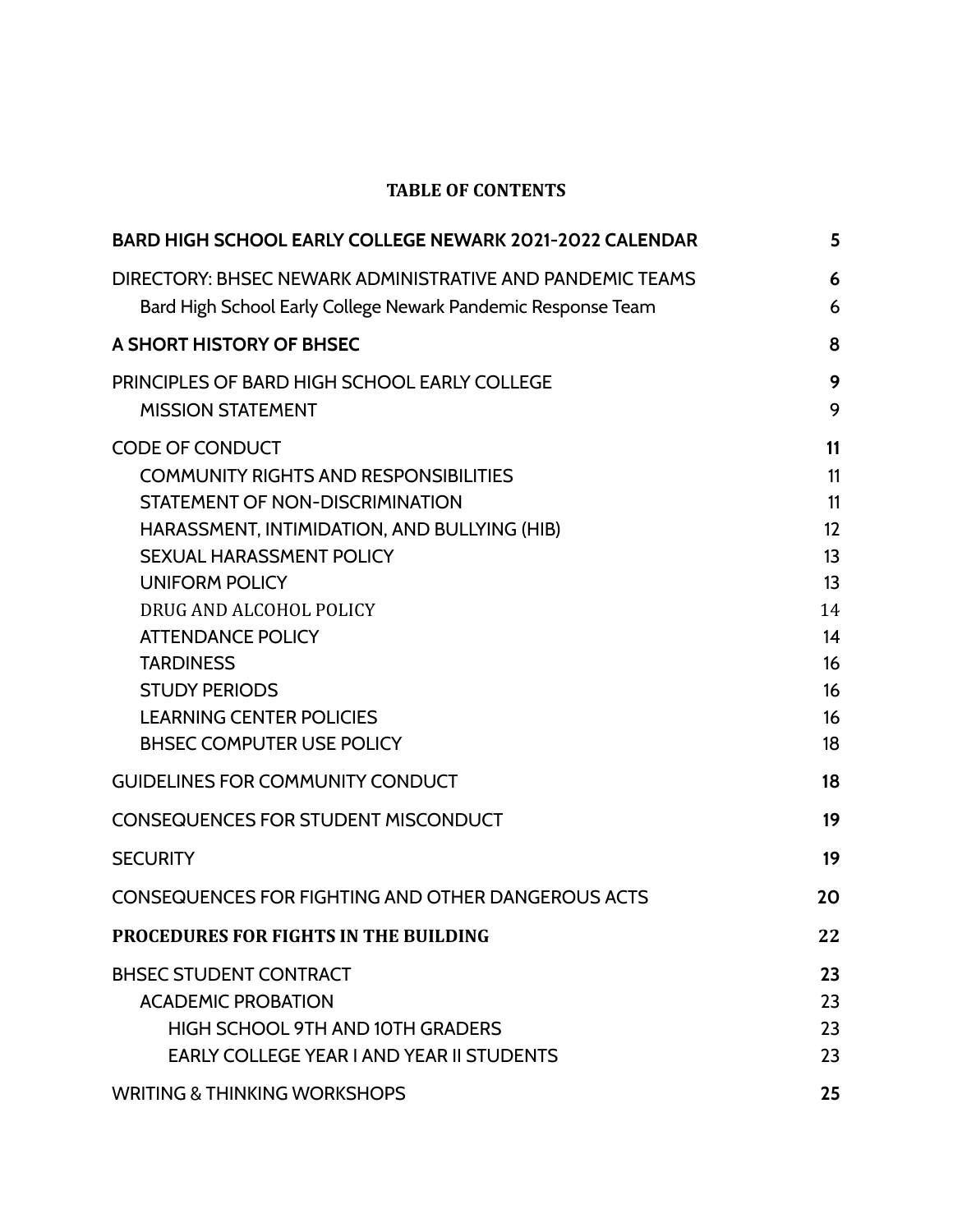| <b>HIGH SCHOOL PROGRAM REQUIREMENTS</b>                                                                                                                                                                                                                                                                                                                        | 26                                                       |
|----------------------------------------------------------------------------------------------------------------------------------------------------------------------------------------------------------------------------------------------------------------------------------------------------------------------------------------------------------------|----------------------------------------------------------|
| DISTRIBUTION REQUIREMENTS FOR THE ASSOCIATE IN ARTS DEGREE                                                                                                                                                                                                                                                                                                     | 27                                                       |
| <b>ACADEMIC OVERVIEW</b><br><b>EVALUATION</b><br><b>TRANSCRIPTS</b><br>DROP, ADD, AND WITHDRAWAL (FOR YEAR I AND YEAR II STUDENTS)<br>PASS/FAIL (FOR YEAR I AND YEAR II STUDENTS)<br><b>REQUIREMENTS FOR ENTERING EARLY COLLEGE</b><br><b>INDEPENDENT STUDY</b><br><b>SERVICE CREDIT</b><br><b>RETAKING A COURSE</b><br><b>TRANSFERRING IN COLLEGE CREDITS</b> | 27<br>27<br>28<br>28<br>29<br>29<br>29<br>29<br>30<br>30 |
| <b>EXTRACURRICULAR ACTIVITIES AND CLUBS</b><br><b>BHSEC ATHLETICS</b><br>ELIGIBILITY FOR PARTICIPATION ON ATHLETIC TEAMS                                                                                                                                                                                                                                       | 30<br>30<br>31                                           |
| <b>HEALTH PROCEDURES</b>                                                                                                                                                                                                                                                                                                                                       | 31                                                       |
| <b>STUDENT IDS</b>                                                                                                                                                                                                                                                                                                                                             | 31                                                       |
| <b>BUS TICKETS</b>                                                                                                                                                                                                                                                                                                                                             | 32                                                       |
| PARENT INVOLVEMENT<br><b>BARD PARENT ASSOCIATION</b><br>POWERSCHOOL PARENT PORTAL<br><b>SCHOOL LEADERSHIP COUNCIL</b><br><b>FRIENDS OF BHSEC</b>                                                                                                                                                                                                               | 32<br>32<br>32<br>33<br>33                               |
| UNDERSTANDING ACADEMIC HONESTY                                                                                                                                                                                                                                                                                                                                 | 36                                                       |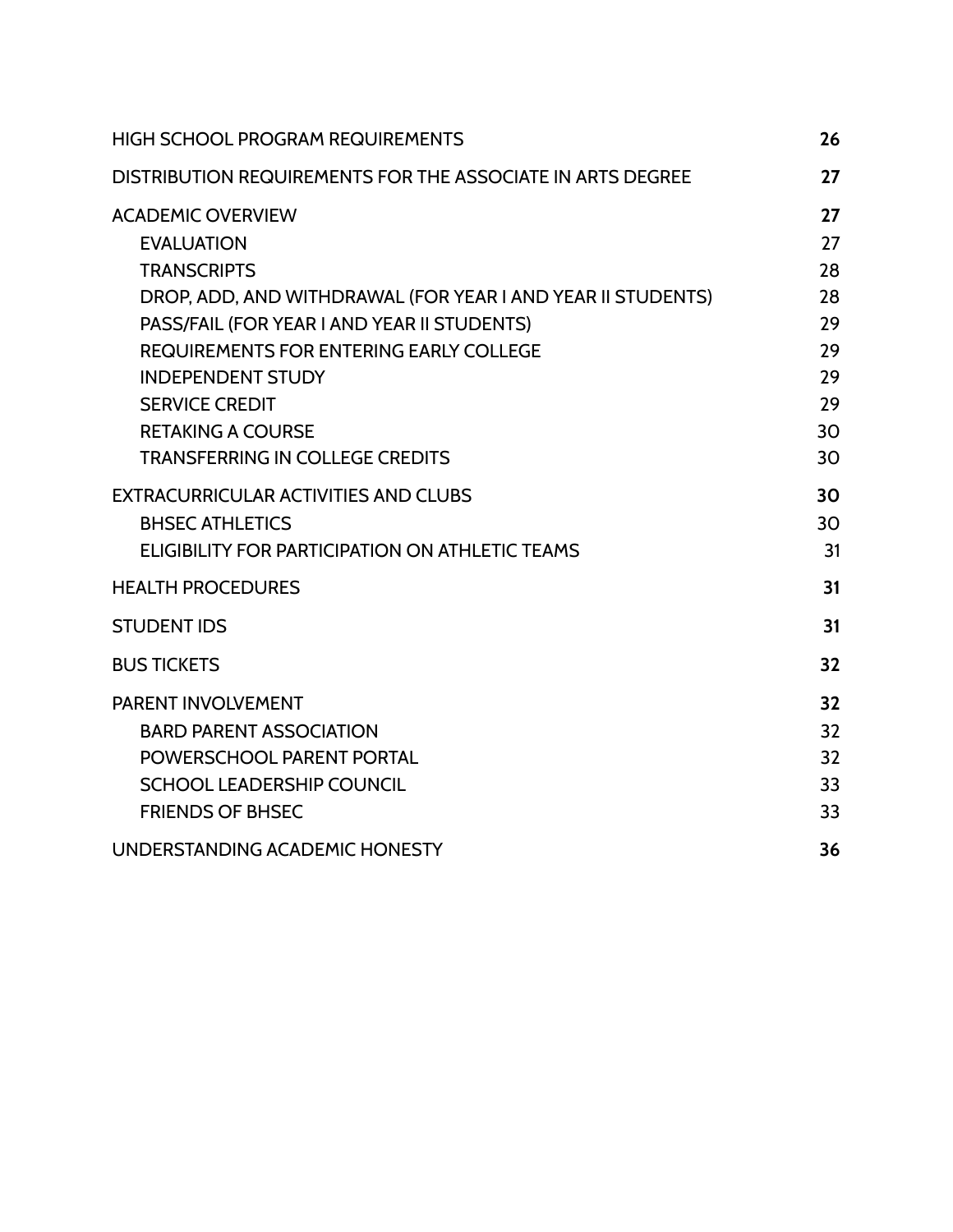## **EARLY COLLEGE NEWARK 2021-2022 CALENDAR**

*Dates subject to change; please consult the BHSEC website for the most up-to-date information.*

| Fri          |                   |                                                                                                    |  |
|--------------|-------------------|----------------------------------------------------------------------------------------------------|--|
|              | Aug 27            | Year 2/Y1 student orientations                                                                     |  |
| Mon          | August 30         | 10th/9th grade student orientations                                                                |  |
| <b>Tues</b>  | Aug 31 - Sept 2   | Faculty/ Staff Professional Organization Day & Staff Development                                   |  |
| Mon          | Sept 6            | Labor Day Observed - No School                                                                     |  |
| <b>Tues</b>  | Sept 7            | First Day of School -- Writing & Thinking Workshops begin                                          |  |
|              | <b>TBD</b>        | All Student Convocation                                                                            |  |
| Mon          | Sept 13           | First day of regular class schedule                                                                |  |
| <b>Thurs</b> | Sept 23           | Back to School Night - 6:00-8:00 PM                                                                |  |
| Fri          | Sept 24           | Deadline to add/drop college classes                                                               |  |
| Mon          | Oct 11            | Columbus/Indigenous Peoples Day Observed - No School                                               |  |
| Wed          | Oct 20            | Staff Development Day - No School for students                                                     |  |
| Thurs-Fri    | Nov 4-5           | NJ Educators Conference - No school for students                                                   |  |
| <b>Thurs</b> | Nov <sub>11</sub> | Veterans Day Observed                                                                              |  |
| Fri          | Nov <sub>19</sub> | Puerto Rico Day Observed - No School                                                               |  |
| Wed          | Nov 24            | Early Dismissal - 1:00 PM for students and staff                                                   |  |
| Thurs-Fri    | Nov 25-26         | Thanksgiving Holiday Observed - No School                                                          |  |
| <b>Thurs</b> | Dec <sub>2</sub>  | Parent/Teacher Conference (1:00 Dismissal for Students)                                            |  |
| Wed          | Dec 23            | Early Dismissal - (1:00 PM for Students and Staff)                                                 |  |
| <b>Thurs</b> | Dec 24            | Christmas Eve Observance - No School                                                               |  |
| Fri          | <b>Dec 25</b>     | Christmas Day Observance - No School                                                               |  |
| Mon-Wed      | Dec 27-30         | <b>Winter Recess</b>                                                                               |  |
| <b>Thurs</b> | Dec 31            | New Year's Eve Observed - No School                                                                |  |
| Mon          | Jan 3             | Classes resume                                                                                     |  |
| Wed          | Jan 12            | Staff Development Day -- No school for students                                                    |  |
| Mon          | Jan 17            | Martin Luther King's Birthday Observance - No school                                               |  |
| Fri          | Feb <sub>11</sub> | Lincoln's Birthday Observed - No School                                                            |  |
| Mon          | Feb 21            | President's Day Holiday Observed - No School                                                       |  |
| <b>Thurs</b> | Feb <sub>18</sub> | Early Dismissal - 1:00 PM for students -- Parent Conference                                        |  |
| Wed          | Mar 9             | Staff Development Day -- No School for students                                                    |  |
| Fri          | Apr 15            | Good Friday Holiday Observed - No School                                                           |  |
| Mon-Fri      | Apr 18-22         | Spring Recess - No School                                                                          |  |
| <b>Tues</b>  | May 3             | Eid-al-Fitr Observed - No School                                                                   |  |
| Mon          | <b>May 30</b>     | Memorial Day Observed - No School                                                                  |  |
| Fri          | June 24           | Last day of school - Early Dismissal -- 1:00 PM (In-service for staff)<br>High School Commencement |  |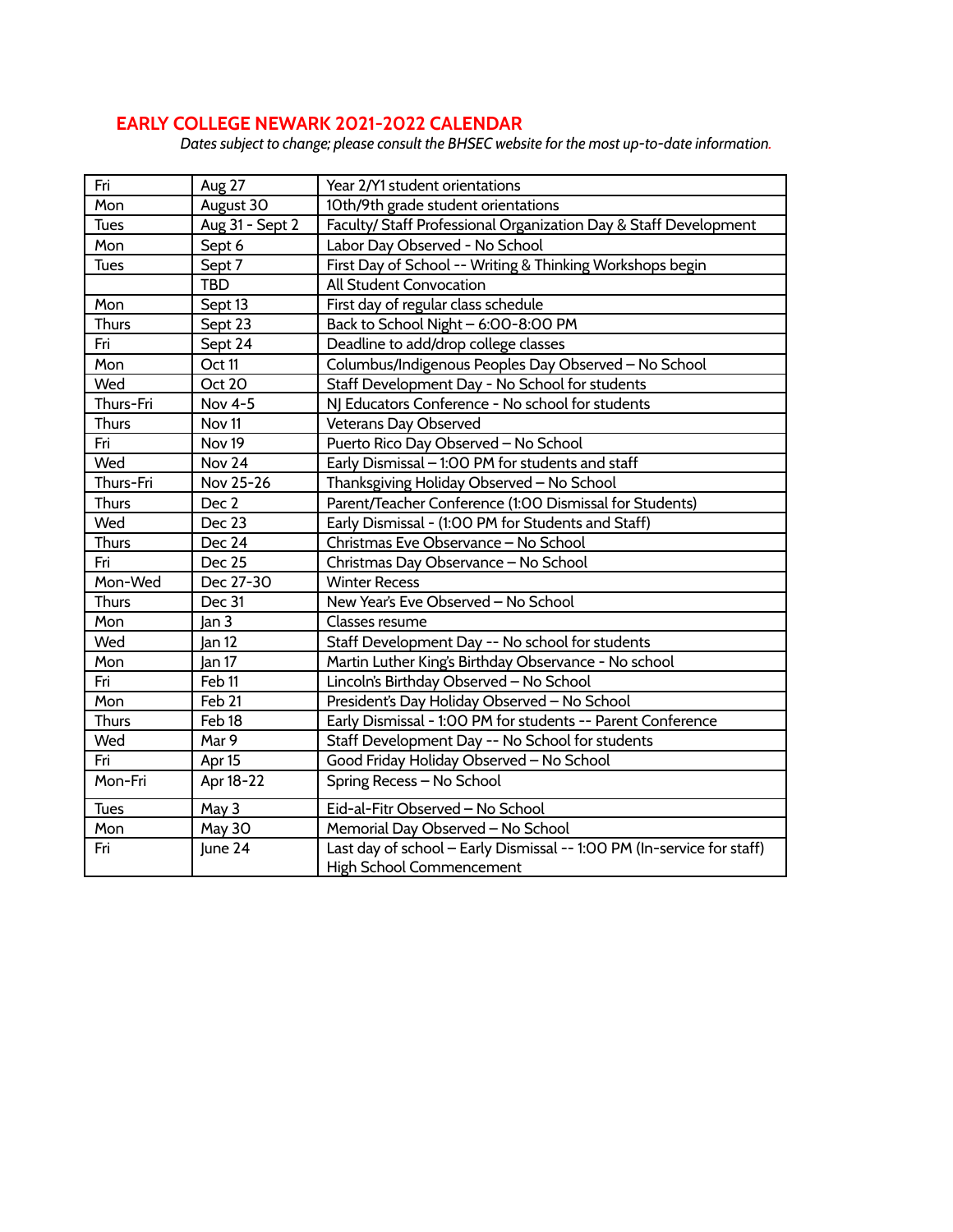#### <span id="page-5-0"></span>**DIRECTORY: BHSEC NEWARK ADMINISTRATIVE AND PANDEMIC TEAMS**

| <b>NAME</b>           | TITLE                                                                         | ROOM# | <b>EXTENSION</b> |
|-----------------------|-------------------------------------------------------------------------------|-------|------------------|
| Dr. Carla R. Stephens | Principal                                                                     | 327   | 8224             |
| Dr. Mini Jayaprakash  | Vice-Principal of Math, Science and<br>Engineering (STEM) and Dean of Studies | 224   | 8655             |
| Dr. David Cutts       | Department Chair of Humanities                                                | 224   | 8655             |

# <span id="page-5-1"></span>**Bard High School Early College Newark Pandemic Response Team**

| Bard High School Early College Newark Pandemic Response Team |                       |                       |                          |
|--------------------------------------------------------------|-----------------------|-----------------------|--------------------------|
| Role                                                         | Name                  | <b>Contact Number</b> | <b>Email Address</b>     |
| Principal                                                    | Dr. Carla R. Stephens | 973-733-8224          | cstephens@nps.k12.nj.us  |
| <b>Case Manager</b>                                          | Ms. Tamar Mitchell    | 973-733-8362          | tmitchell@nps.k12.nj.us  |
| <b>CST</b>                                                   | Ms. Tracy Bruton      | 973-733-6911          | tbruton@nps.k12.nj.us    |
| <b>School Counselor</b>                                      | Ms. Felicia Foster    | 973-733-8316          | ffoster@bhsec.bard.edu   |
| <b>School Nurse</b>                                          | Ms. Carol Wisneiski   | 973-733-8359          | cwisneiski@nps.k12.nj.us |
| <b>School Safety Staff</b>                                   | Ms. Tamera Murphy     | 973-424-4411          | tmurphy@nps.k12.nj.us    |
| <b>Teacher Rep</b>                                           | Mr. David Dowling     | 973-733-8997          | ddowling@nps.k12.nj.us   |
| <b>Parent Liaison</b>                                        | Ms. Veronica Osorio   | 973-733-6861          | vosorio@bhsec.bard.edu   |
| Custodian                                                    | Mr. Wallace Wilder    | 973-733-7321          | wwilder@nps.k12.nj.us    |

**All BHSEC e-mail addresses take the following format: initial of the person's first name, followed by the last name @bhsec.bard.edu.**

**For example, to e-mail John Doe, the e-mail address is [jdoe@bhsec.bard.edu](mailto:jdoe@bhsec.bard.edu)**.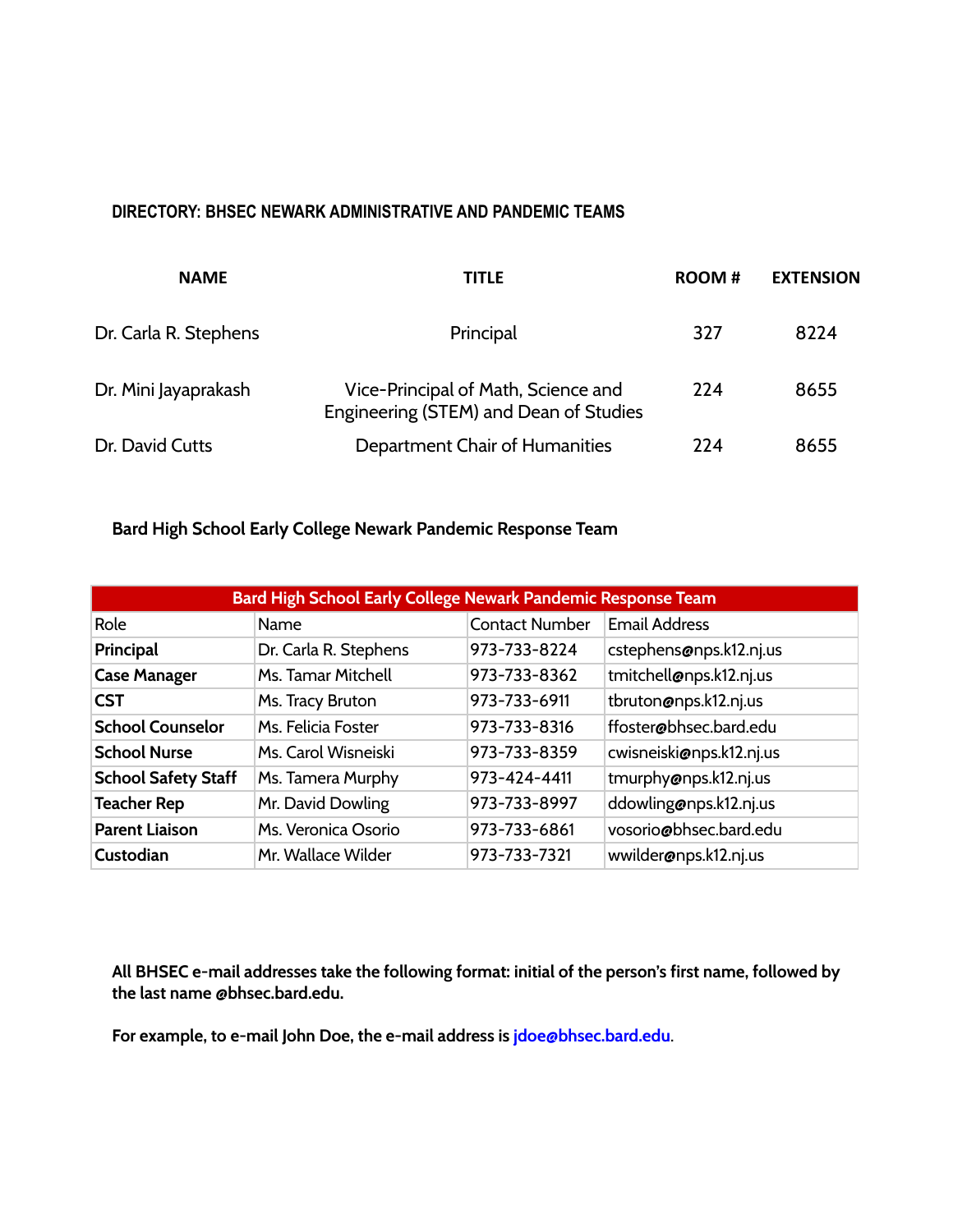## HEALTH AND SAFETY PROCEDURES

#### **Ingress Procedure**

Screenings are intended to determine if an individual has COVID-19 related symptoms. Prior to entering any of our facilities or district grounds everyone must wear a mask and undergo a four step process which includes the following:

- All must wear mask and social distance
- Symptoms check questions
- Temperature checks prior to leaving home (<100.4°F) If temperature is above this student will be asked to stay home for remote learning
- Temperature checks upon arrival to school (<100.4°F)
- Footwear sanitizing (closed toe shoes required-- no sandals/slides)
- Hand sanitizing

#### **Social Distancing**

To prevent the spread of the coronavirus, we must ensure social distancing. This may include limiting group sizes, creating cohorts, keeping students three feet apart, restricting non-essential visitors, and closing communal spaces.

The following procedures will be in place at BHSEC Newark:

- Desks will be rearranged in classrooms at least 3 feet apart to maximize space between students.
- 3-sided clear desk partitions will be used on student desks to help maintain social distancing.
- A bagged breakfast & lunch will be provided in an area designated by the principal. Cold Lunch will be distributed and or a cold lunch from home in closed plastic containers is permitted. No deliveries, no microwave and no sharing is allowed.
- Water fountains will be turned off; students must bring their own water bottles with names on individual bottles.

#### **Egress Procedure**

● Students will be dismissed from classes as announced in order to ensure safe distancing (one classroom per floor at a time in appropriate intervals).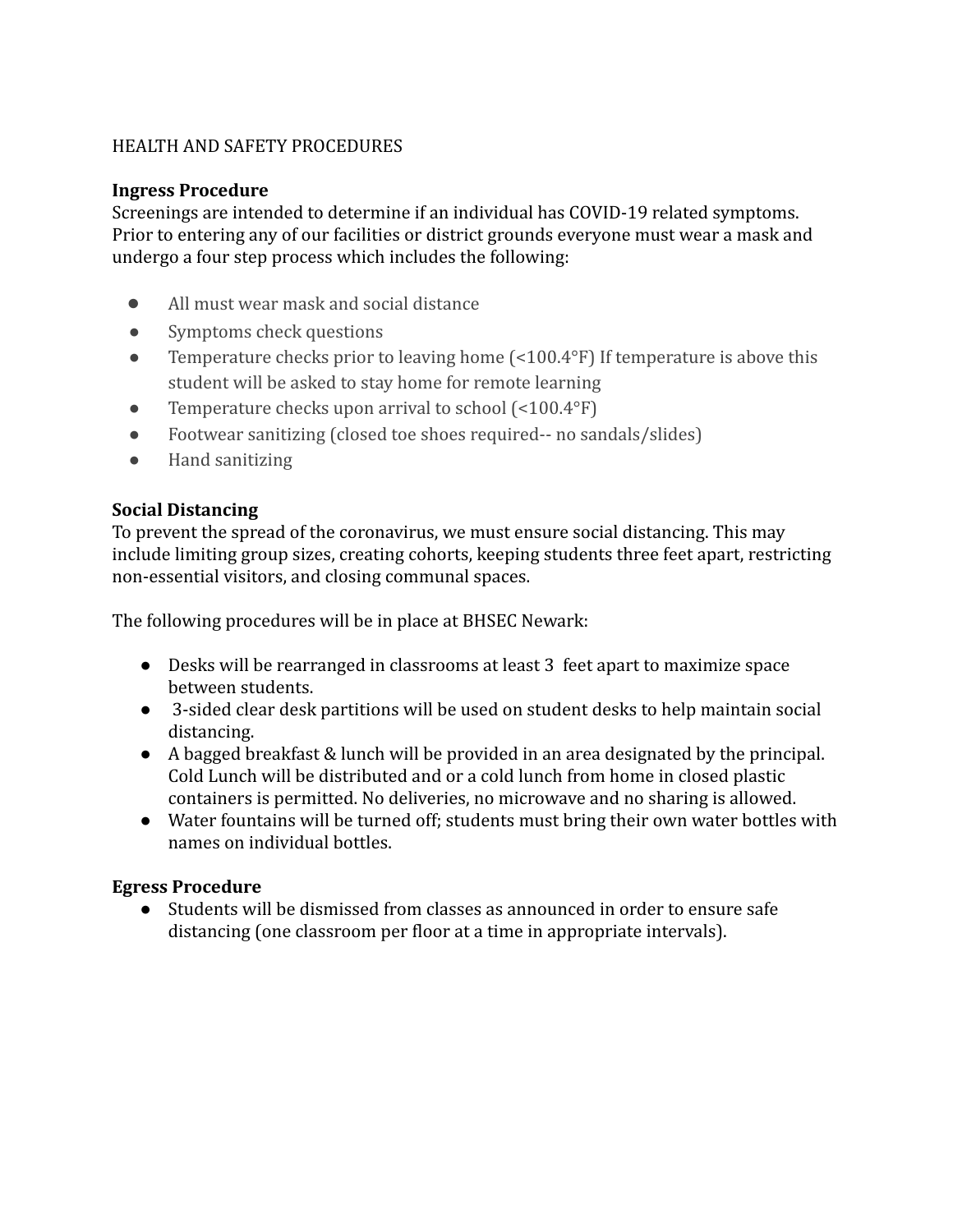#### <span id="page-7-0"></span>A SHORT HISTORY OF BHSEC

Bard High School Early College (BHSEC) was created in 2001 as a collaboration between the New York City Department of Education and Bard College. Designed to offer motivated New York City public school students rigorous intellectual challenge, BHSEC admits ninth graders and prepares them to enter the early college program at the end of tenth grade. Students entering in ninth grade complete the required New York State Regents exams in the first two years at BHSEC. At the end of four years, they receive the Associate in Arts (A.A.) degree in the liberal arts and sciences from Bard College as well as a New York State Regents diploma. Students with an A.A. degree from BHSEC have successfully transferred to the finest colleges and universities in the country. In response to demand from parents and prospective students, a second BHSEC campus was opened in Queens in 2009, and is now operated in Long Island City.

The third BHSEC campus, BHSEC-Newark, opened in 2011 and is a collaboration between Bard College and the Newark Public Schools. BHSEC Newark seeks to demonstrate that an academically rigorous liberal arts program can intellectually engage a diverse group of high school students and better prepare them for success than a traditional high school can. We enable students from underserved middle schools to reach their full intellectual potential and complete a college education. At the end of four years, students receive the Associate in Arts (A.A.) degree in the liberal arts and sciences from Bard College as well as a New Jersey High School diploma.

The creation of this unique opportunity for public school students is based largely on Bard's recognition that many bright, highly motivated young people are ready to begin serious college work by age sixteen. BHSEC is modeled partly on Simon's Rock College of Bard, which, since 1966, has provided young students the opportunity to prove themselves in a rigorous and supportive learning environment.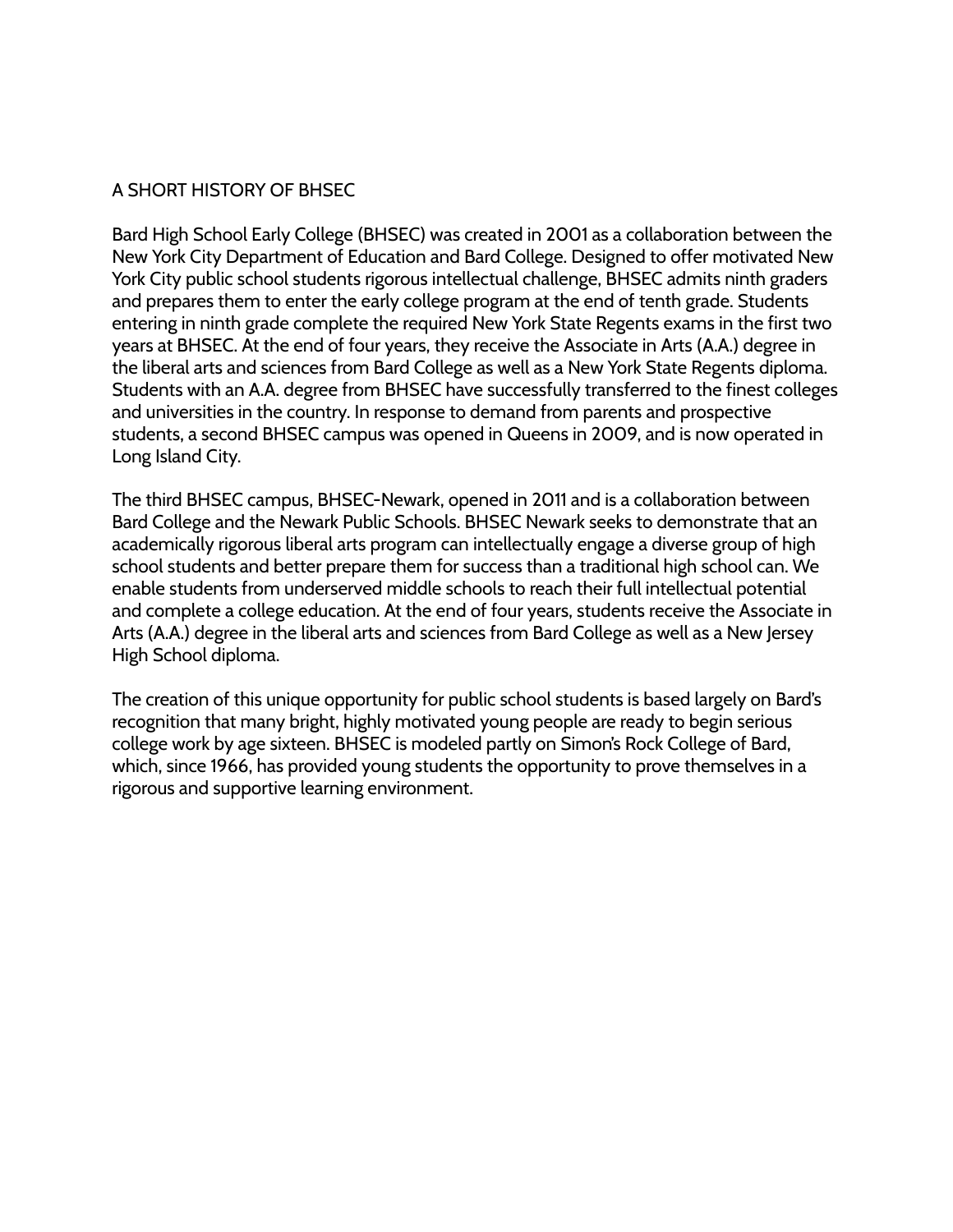## <span id="page-8-1"></span><span id="page-8-0"></span>PRINCIPLES OF BARD HIGH SCHOOL FARLY COLLEGE

#### MISSION STATEMENT

The mission of Bard High School Early College is to provide bright, highly motivated students of high school age the challenge of a rigorous course of study that emphasizes thinking through writing, discussion, and inquiry, enabling them to begin college upon completing the 9th and 10th grades.

The fundamental principles guiding Bard High School Early College are:

That many motivated students, having had the benefit of a rigorous course of study in the 9th and 10th grade, are fully capable of beginning college work by the time they would normally reach the 11th grade;

That meeting the particular needs of such students requires a faculty as committed to fostering adolescent development as they are to teaching and scholarship;

That a strong general education in the liberal arts and sciences should be the foundation of the curriculum for these students; and

That an early college based on these principles could provide a model for reforming the education of American high school students.

The academic program at Bard High School Early College is the intellectual embodiment of the early college's principles and mission. The program is designed to engage students in the life of the mind through an exploration of Western cultural heritage and modes of thought from other cultures. At Bard High School Early College, students gain exposure to a broad spectrum of thought in the liberal arts and sciences, develop their intellectual curiosity, and work to satisfy this curiosity by thinking and learning independently. Students are also encouraged to test theory through practice – in the laboratory, the studio, in rehearsal and performance, and outside of school.

In addition, students at BHSEC develop a sense of themselves as thinkers and creators with individual voices and perspectives:

Understanding of the scientific method – its approaches to inquiry, its strengths and limitations as a mode of analysis, and a basic comprehension of the fundamental laws governing both physical phenomena and human behavior;

Gain an appreciation of several forms of artistic and literary expression, the creative process, and the disciplined use of imagination, formal structure, and aesthetic values;

A flexibility of thought that allows for creative problem solving through an integration of quantitative and qualitative techniques;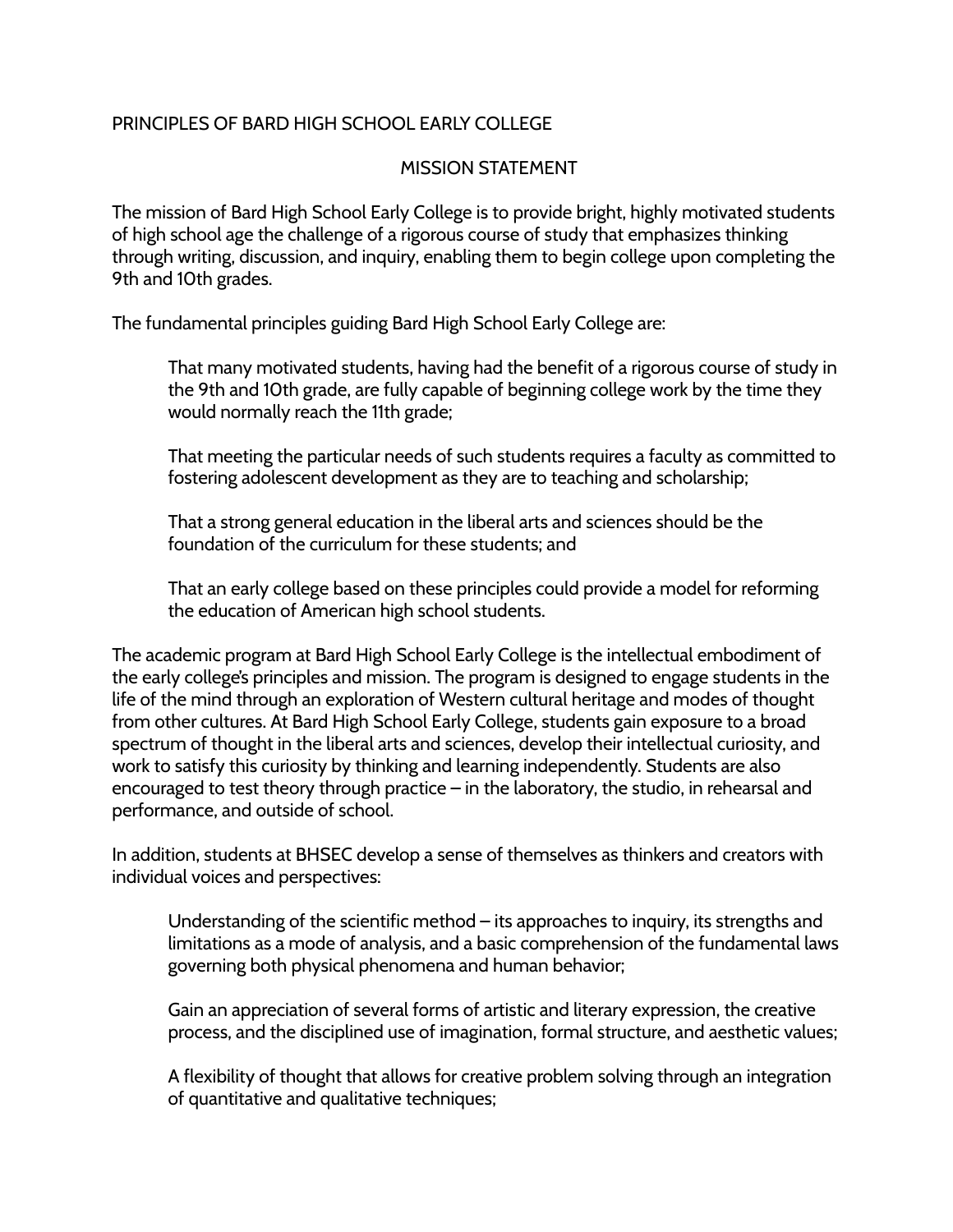Knowledge of some of the most influential works of Western culture and critical understanding of the values, assumptions, ideologies that they express;

Knowledge and appreciation of modes of thought of other cultures – including non-Western cultures, and groups or societies that exist as distinct subcultures within Western culture;

A sense of history – ideas, movements, peoples, and events of the past – and an understanding of how our view of the past is shaped, and shapes our understanding of the present and future;

Sensitivity to the moral and ethical dimensions of thought and action, and developing the ability to make informed moral and ethical decisions.

Please note that, while this wonderful opportunity for students to earn college credits and a degree may not require tuition payments from families, students learn that the price of excellence is hard work and determination. Within this caring community and culture of high expectations, students develop a sense of responsibility for their own educational achievement, of leadership, and of accountability. They prove their college readiness through their efforts to achieve academic excellence as well as their positive contributions to the school community and beyond. BHSEC-Newark is a place for students to think and to grow into purposeful young adults prepared to take the next step toward positive participation in this 21st century global society.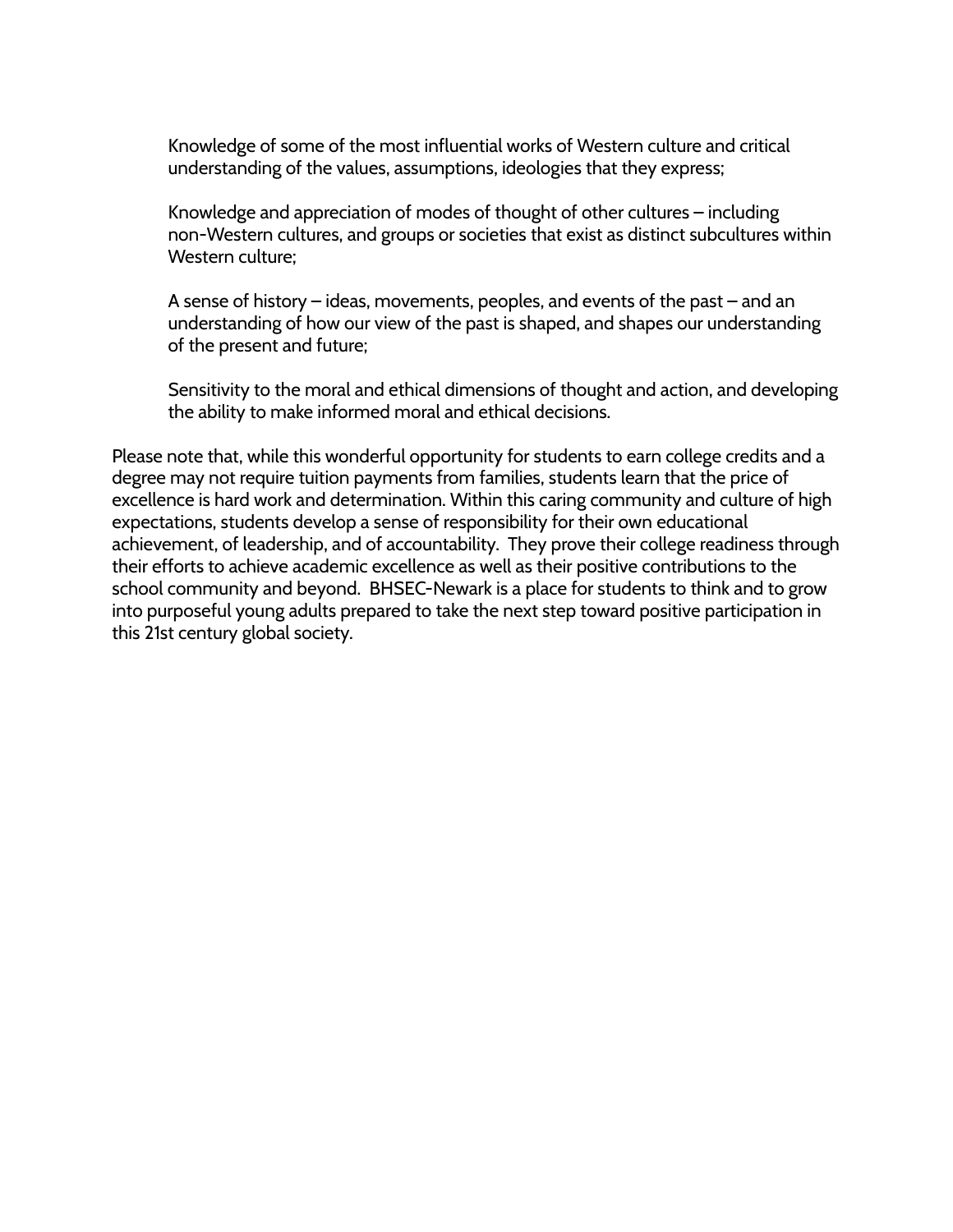#### <span id="page-10-1"></span><span id="page-10-0"></span>**CODE OF CONDUCT**

## COMMUNITY RIGHTS AND RESPONSIBILITIES

Bard High School Early College is committed to being a community in which all ranges of opinion and thought can be expressed and debated, and within which behavior is in adherence to public law, the Newark Public School district, and consistent with the BHSEC's mission and regulations. The BHSEC community is varied, including men and women of diverse races, religions, national or ethnic backgrounds, and sexual orientations. We value our academic, political, and social diversity in developing and sustaining a community of learning. BHSEC is committed to fostering and maintaining an environment free of all forms of discrimination, harassment, and intimidation. From time to time, our members may disagree with one another's ideas and behavior. BHSEC expects that when such disagreements occur, they will be addressed peacefully, through discussion and debate, rather than through force or confrontation. Therefore, we seek to insure the right of all to express themselves in words and actions, and we also prohibit behavior that infringes on the rights of others, or is inconsistent and/or detrimental to the mission and purpose of BHSEC. All who work, teach, and study at Bard High School Early College are here by choice. As part of that choice, we are committed to these standards, which emphasize a degree of caring, civility and a respect for the personal dignity of others.

#### STATEMENT OF NON-DISCRIMINATION

<span id="page-10-2"></span>The Bard High School Early College Community includes people from diverse backgrounds, religions, races, ethnic ancestries and sexual orientations. We recognize the value of such diversity and insist that persons are entitled to tolerance, respect, dignity and understanding. Bard High School Early College is committed to freedom of thought, speech and debate in an atmosphere free of unlawful discrimination. Therefore, the members of the Bard High School Early College community have the right to be free of discrimination and/or harassment based on race, age, gender, sexual orientation, religion, national/ethnic origin, or disability. Any behavior that violates this policy will be investigated and disciplined in accordance to the degree of the infraction.

#### REMOTE LEARNING EXPECTATIONS

Bard High School Early College is committed to academic excellence in a positive and supportive environment. All students must adhere to the code of conduct whether in person or online. This amendment serves to identify violations of the code of conduct specific to remote learning. Violations of the code of conduct are subject to disciplinary action by Bard High School Early College and Newark Board of Education. Those violations include but are not limited to:

- Cyberbullying
- Academic Dishonesty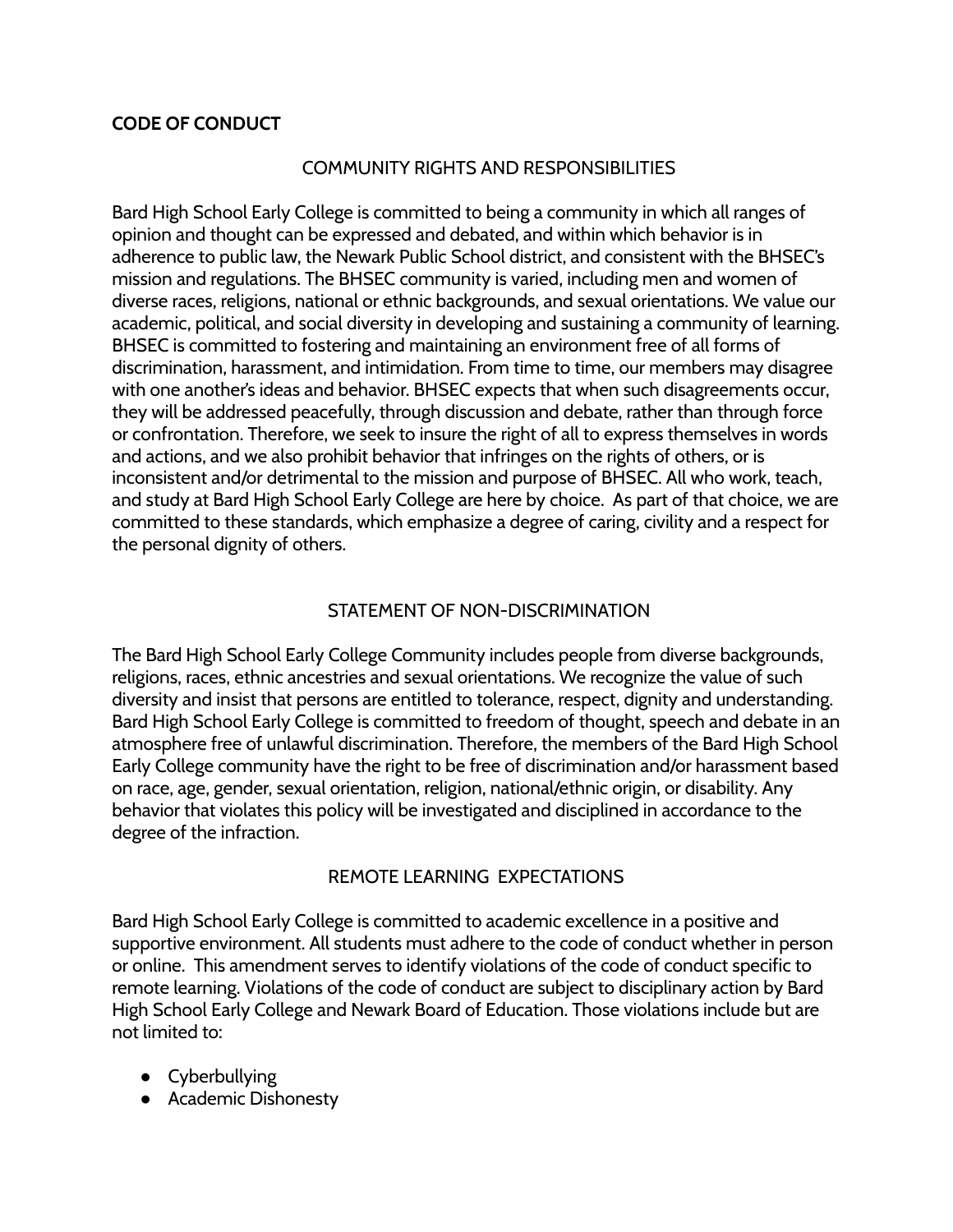- Inappropriate sharing of Webex class codes
- WebEx Bombing
- Misuse of the chat feature
- Taking screenshots or screen recordings of virtual classrooms
- Creating or posting images of class meetings using screenshots or screen recordings of any member of the faculty, staff, student body, or administration. Derogatory posts, memes, etc. are not permitted.

## HARASSMENT, INTIMIDATION, AND BULLYING (HIB)

<span id="page-11-0"></span>Harassing, intimidating, and bullying behavior not only violates district and school policy, in some cases, it is against the law. Consequences for such behavior can be severe, because it hurts the entire community in addition to those persons involved in such incidents.

HIB is defined as any gesture, any written, verbal or physical act, or any electronic communication, whether it be a single incident or a series of incidents, that:

- Is reasonably perceived as being motivated either by an actual or perceived characteristic, such as race, color, religion, ancestry, national origin, gender, sexual orientation, gender identity and expression, or a mental, physical or sensory disability, or by any other distinguishing characteristic;
- Takes place on school property, at any school-sponsored function, or on a school bus; or off school grounds, as provided for in N.J.S.A. 18A:37-15.3;
- substantially disrupts or interferes with the orderly operation of the school or the rights of other students; and that a reasonable person should know, under the circumstances, will have the effect of physically or emotionally harming a student or damaging the student's property, or placing a student in reasonable fear of physical or emotional harm to his person or damage to his property;
- or has the effect of insulting or demeaning any student or group of students;
- or creates a hostile educational environment for the student by interfering with a student's education or by severely or pervasively causing physical or emotional harm to the student.

New Jersey Cyber Harassment Statute

January 17, 2014; P,L, 2013, c.272. "A person commits the crime of cyber-harassment if, while making a communicatio in an online capacity via any electronic device or through a social networking site and with the purpose to harass another, the person:

- Threatens to inflict injury or physical harm to any person or property of any person;
- Knowingly sends, posts, comments , requests, suggests or proposes any lewe, indecent. or obscene material to or about a person with the intent to emotionally harm a reasonable person or place a reasonable person in fear of physical or emotional harm to his person or
- Threatens to commit any crime against the person or the person's property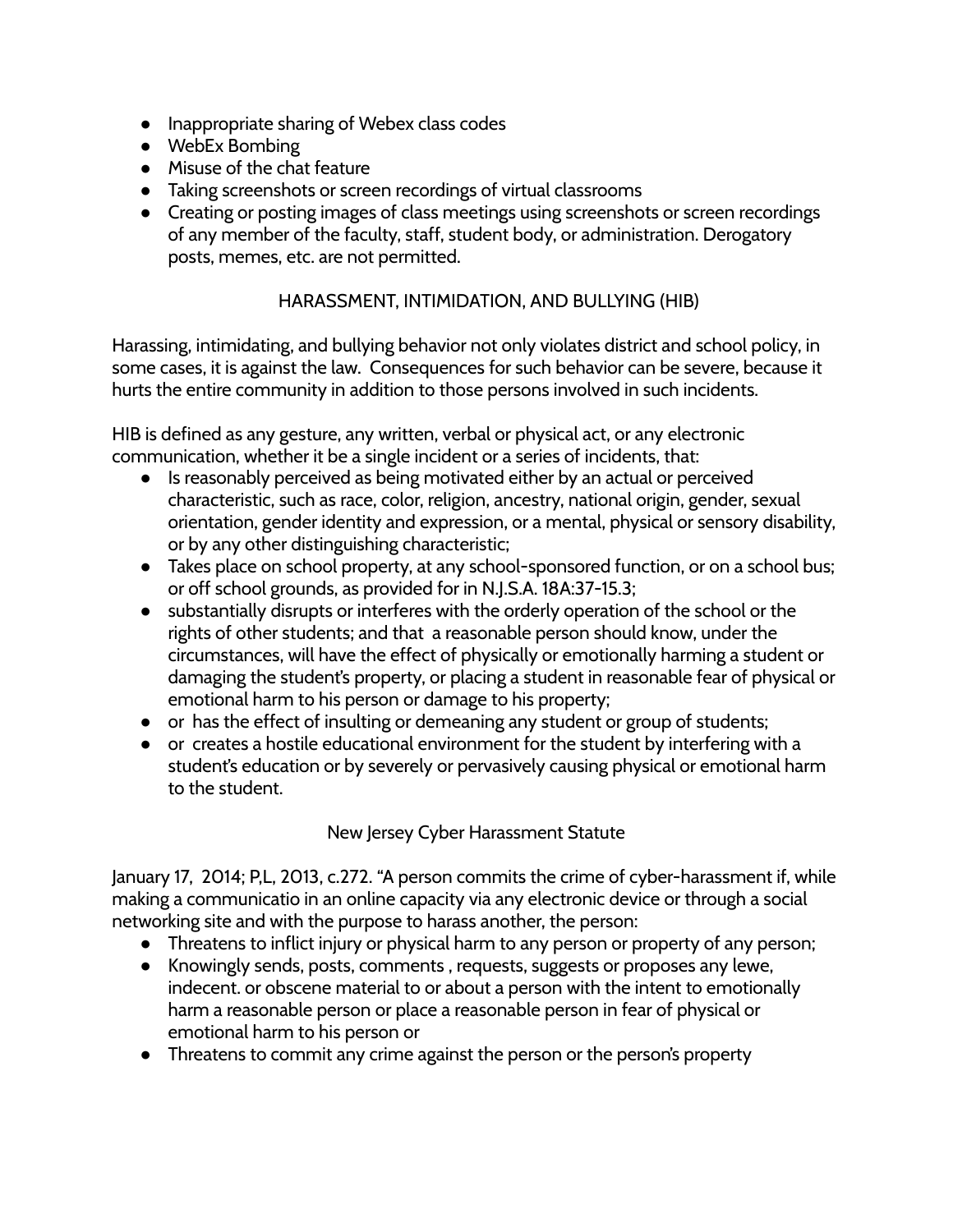Violations of District's prohibition against harassment, intimidation, or bullying are deemed a "Level III" offense under the District's Discipline Plan and Policy, subject to the administrator's case by case consideration of the following factors:

- the nature and circumstances of the act:
- the level of harm;
- the nature of the behavior;
- past incidents or past or continuing patterns of behavior;
- $\bullet$  the context in which alleged incident(s) occurred;
- the development and maturity levels of the parties involved; amd
- the relationships between the parties involved and the context in which the alleged incidents occurred

It is only after meaningful consideration of these factors, and any other relevant factors, that an appropriate consequence of discipline is determined, consistent with the District's Discipline Plan Policy.

Any such behavior should be reported to a responsible adult in the community. BHSEC-Newark's **Anti-Bullying Specialist is Mrs. Dana Hamilton,** MSW, in Room 120 who can be reached at Phone: (973) 733-8248 Email: Dhamilton@nps.k12.nj.us

# SEXUAL HARASSMENT POLICY

<span id="page-12-0"></span>Included in the definition of HIB is sexual harassment which is incompatible with the academic and social standards of BHSEC. Sexual harassment is detrimental to our individual dignity, social integrity, and the academic objectives of BHSEC. Generally, unwelcome sexual advances, requests for sexual favors and other verbal, visual or physical conduct of a sexual nature may be considered to constitute unlawful sexual harassment when:

- Submission to or rejection of such conduct is made either explicitly or implicitly a term or condition of instruction or employment decisions or evaluations or participation in BHSEC activities; or
- The conduct has the purpose or effect of unreasonably interfering with an individual's performance by creating an intimidating, hostile, or offensive environment.

Charges of sexual harassment can impact the lives of all involved. Thus, a person who intentionally and knowingly files a false complaint under this policy will be subject to disciplinary action.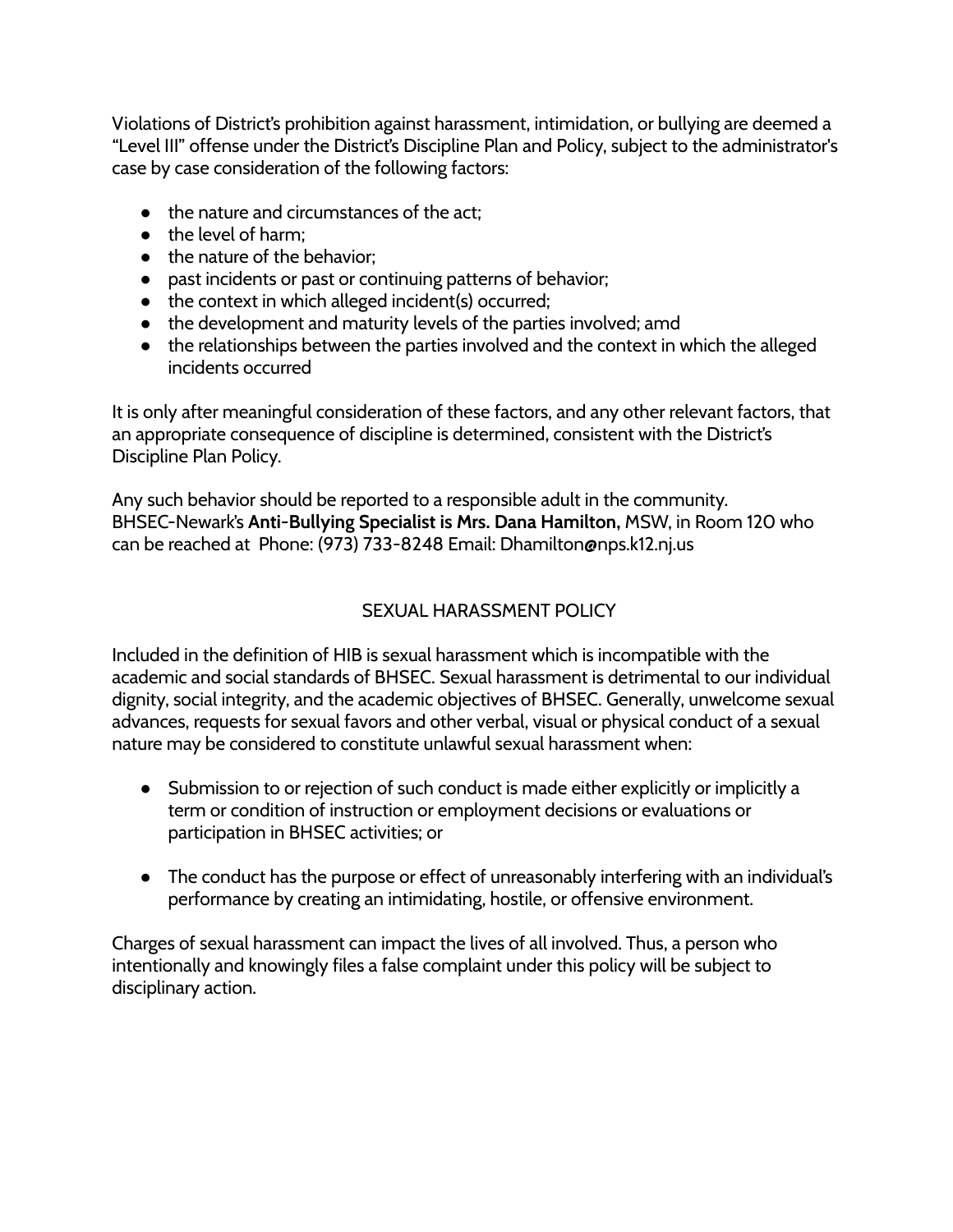# UNIFORM POLICY

<span id="page-13-0"></span>According to Newark Public Schools policy, school uniforms are **REQUIRED** for all students, and grades School uniforms enhance school safety, promote school pride, create a sense of unity among students, improve the learning environment, bridge socioeconomic differences between children, promote good behavior, improve children's self-respect and self-esteem, and produce cost savings for participating families.

# **Uniform items are available at Kids Place (311 Ferry Street, Newark – 1-888-981-7467)**

The Bard High School College uniform consists of the following clothing items with the BHSEC logo:

- Maroon polo shirts (long/short sleeves)
- Oxford shirts (long/short sleeves)
- Maroon cardigan sweaters
- Maroon sweatshirts
- Khaki dress pants
- Khaki shorts (not shorter than 4 inches above the knee)
- Khaki skirts (not shorter than 4 inches above the knee)
- Bard Athletic/Spirit wear

The Bard High School Uniform Policy prohibits the following clothing items:

- Sleeveless shirts or T-shirts and belly/crop tops are NOT permitted
- NO hooded apparel
- Shorts, skirts, skorts and jumpers MAY NOT BE SHORTER than 4 INCHES ABOVE THE KNEE
- Ripped khakis/clothing items are NOT Permitted.
- Clothing must be worn at the natural waist (NO SAGGING)
- NO OPEN HEEL OR OPEN TOE shoes
- Clogs, Crocs, flip-flops, and bedroom slippers are NOT permitted
- NO HATS, HOODS, SWEATBANDS, BANDANAS (except religious exemptions), or SUNGLASSES worn in the school building

Any questions or concerns regarding this policy should be referred to Shaviece Osborne, Dean of Students, via email – [sharmon@bhsec.bard.edu\)](mailto:sharmon@bhsec.bard.edu). For questions or concerns regarding uniform acquisition, contact Veronica Osorio at 973-733-6861 (email – vosorio@bhsec.bard.edu).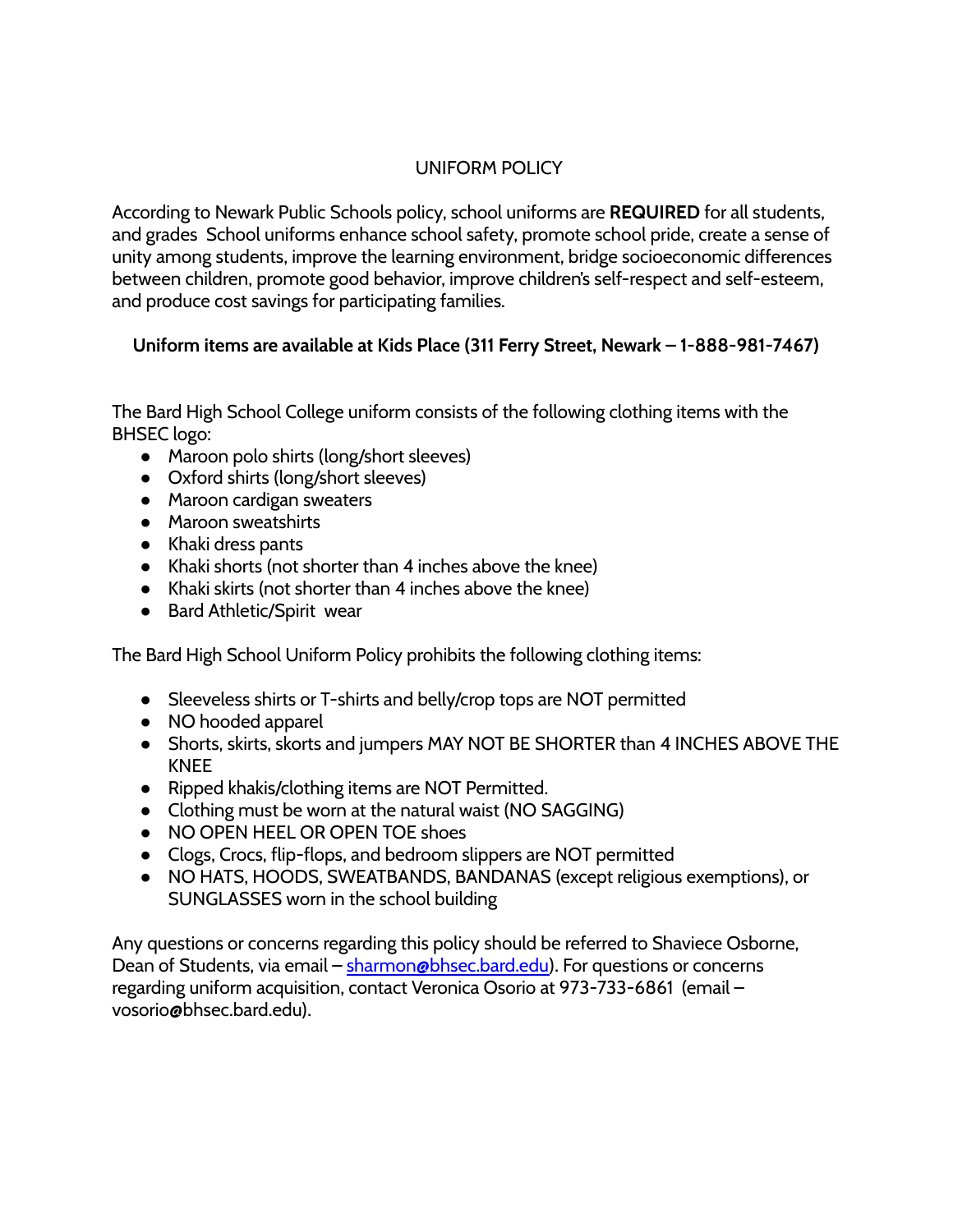## DRUG AND ALCOHOL POLICY

<span id="page-14-0"></span>The distribution, possession, and use of alcohol or any illegal substance are absolutely prohibited within the BHSEC campus or at any school-sponsored event. The consequences for a drug/alcohol infraction include, but are not limited to, out-of-school suspension, academic/social probation, suspension of college privileges, exclusion from commencement activities, expulsion from BHSEC, and notification of the police.

Smoking is not permitted on school grounds (the school building, school yard, and the streets bordering the school).

## **ATTENDANCE POLICY**

<span id="page-14-1"></span>First period begins at 8:20 a.m. **All students must be in the school building by 8:20 a.m., even if they have no first period class.** All high school students must stay in the building until dismissal at 2:40 p.m.

Students must attend all classes. Aside from religious holidays, there is no such thing as an official school excused absence. For observance of religious holidays, students must inform their instructors ahead of time of such an absence and make up any work missed. **Similarly, if illness or emergency necessitates missing a class, students should talk with their instructors about how to make up the missed work**. Doctor's appointments and college visits are not officially excused, even if a parent and an administrator have given the student permission to leave the school building. Students should consult with individual course policies to understand the specific consequences of missing classes and not rely on a note from a parent to excuse them from missed work. Since a large percentage of a student's course grade can be based on class participation, any absence may jeopardize the student's ability to earn credit for a course.

NOTE TO PARENTS/CARETAKERS AND STUDENTS: There may be rare urgent circumstances when it is necessary for parents/caretakers to pick up their children from school before 2:40 pm. To ensure student safety, only caretakers authorized in Power School can sign a child out of the building. Any unauthorized person will be refused permission by Security or the operations managers in the Main Office. Therefore, it is important at the beginning of the school year that all caretakers complete the emergency contact forms and confirm that the appropriate parties are noted in PowerSchool. Similarly, unless parents of 18-year-old students provide written permission for them to do so, students 18 or older are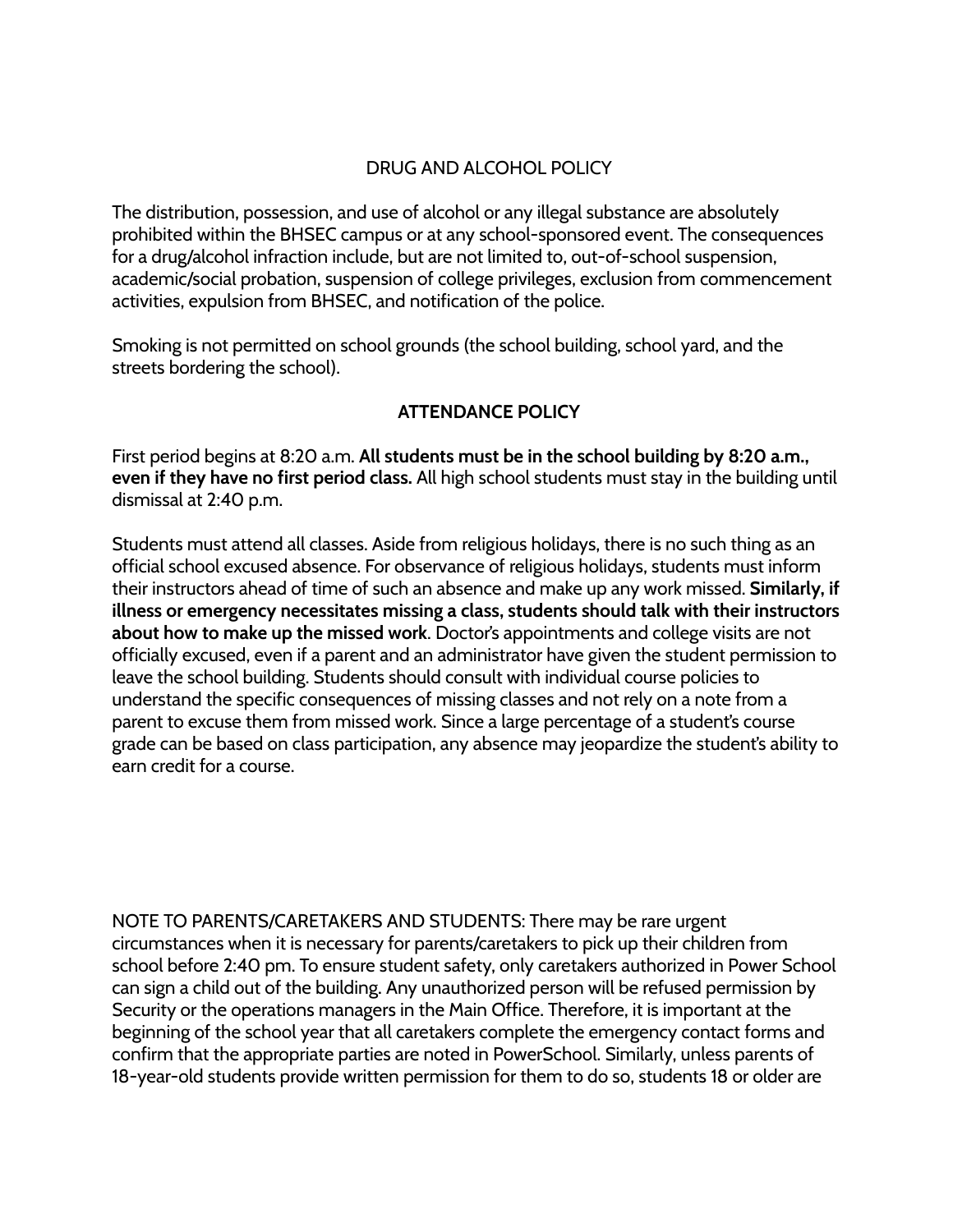not authorized to sign themselves out of school. As noted above, whenever students miss all or part of a class, they are responsible for any work missed.

Classes immediately before and after vacations are as important as all other classes in the term and attendance is required. Students are expected to attend those classes and to limit their vacation to the days prescribed in the BHSEC calendar.

Due to health and safety concerns related to the COVID-19 pandemic, all NBOE schools are contactless. Until further notice, no outside visitors will be allowed in the school without district authorization.

If parents do not want their children to leave school on their own after school, then the parent must provide a written notice to the Principal that the student will be picked up and by whom (this person must be one of those noted in Power School).

# PASSING TIME (HALLWAY PASSES)

Students are permitted two minutes to pass between each class period. *Students should not linger in the hallways or stairwells.* All students must have a valid hall pass after the allotted passing time to be in the hallway. One student per class will be allowed a hallway pass. Hallway passes must be provided to administration, staff and security at their request.

No hall passes can be issued during the first and last 10 minutes of any period. Students are expected to remain in the classroom for the full duration of the class period. Passes should only be issued for emergencies. Teachers should maintain a sign-out sheet of bathroom and other passes issued to students. All students must have a pass.

## **TARDINESS**

<span id="page-15-0"></span>If a student cuts a class or is frequently late to class (by ten minutes), the missed class time will negatively affect the student's course grade and could lead to students failing a course if class participation counts for a large percentage of the course grade (i.e., Seminar classes). Students should consult their course syllabi for specific repercussions of tardiness for their classes.

# "CUT" POLICY

Cutting class negatively affects the student's course grade and could lead to students failing a course if class participation counts for a large percentage of the course grade (i.e., Seminar classes). If a student is found to cut class at the first instance, a call will be made to the home by the teacher and documented in the student's file. If a student is found to cut class at the second instance, the cut will be documented in the student's file, detention will be given to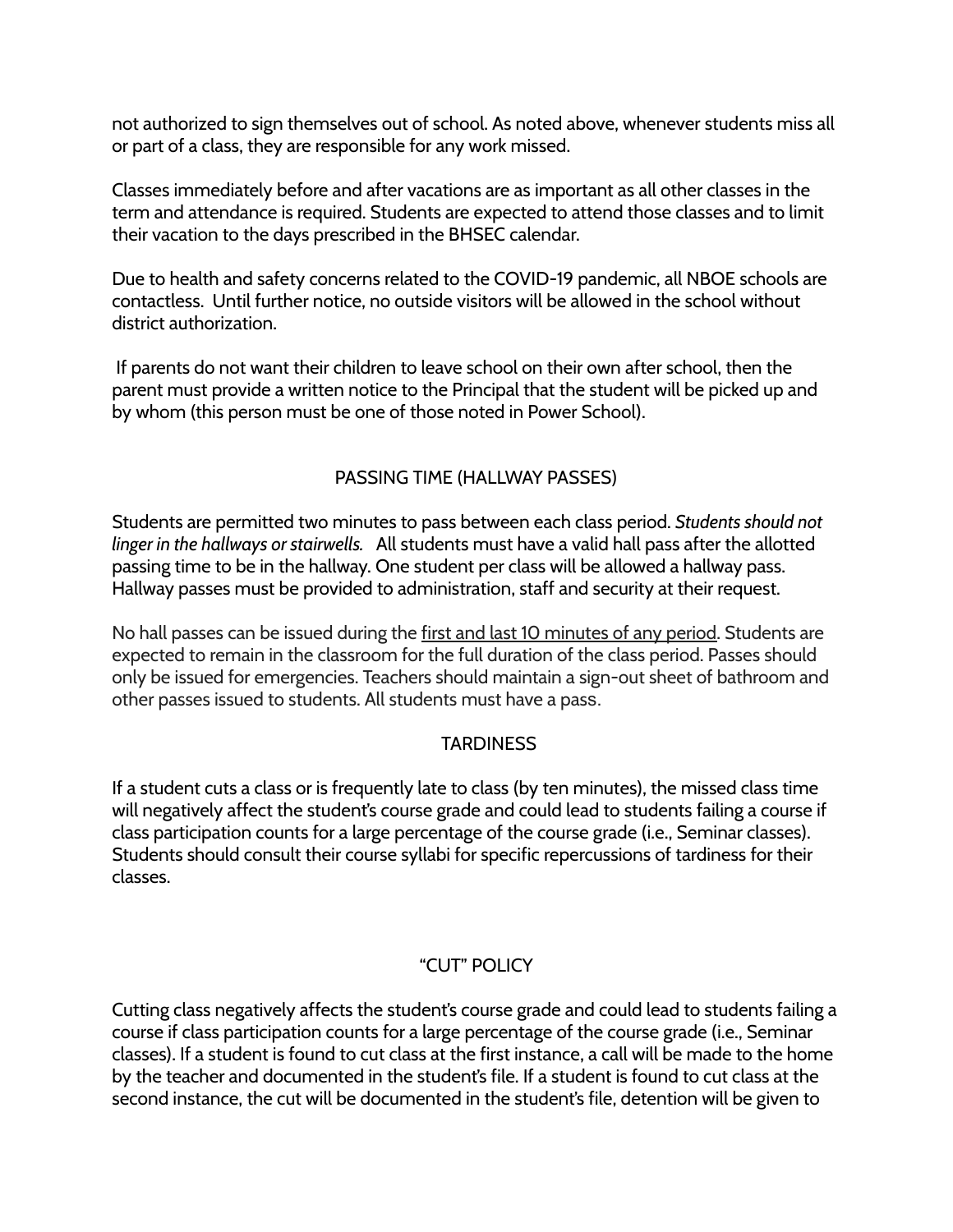the student for the day and a conference will be held with the student's parent/guardian about the incident and its consequences. At the third occurrence, or in the case that a student does not report to detention, in-school suspension will be given to the student and a conference must be held with the student's parent/guardian about the incident and further consequences.

#### STUDY PERIODS

<span id="page-16-0"></span>If students have an unassigned period, they must remain in the school building and make productive use of their time (i.e., studying, reading, research, homework completion, college or other post-high school planning, etc.). College students who may have morning study periods are still required to report to school at 8:20 am. They may go to the learning center, which is to be used for quiet study, or, if a senior, to the Y2 College Computer Lab.

# LEARNING CENTER POLICIES

<span id="page-16-1"></span>*THE LEARNING CENTER (TLC)*

The BHSEC Learning Center is a quiet study space and its resources are available to all the members of the BHSEC community. It has been specifically designed to help students with their academic work and to allow them to research material outside the classroom. Students are encouraged to take advantage of the resources while keeping in mind that these same resources are limited and must be used responsibly and respectfully in order to preserve them. Therefore, there are certain policies that the BHSEC community must honor. The Learning Center exists to help students successfully achieve their educational goals in an Early College Program. We support students by offering individualized writing tutoring. The schedule for the Writing Center and Tutoring shall be posted in the learning center.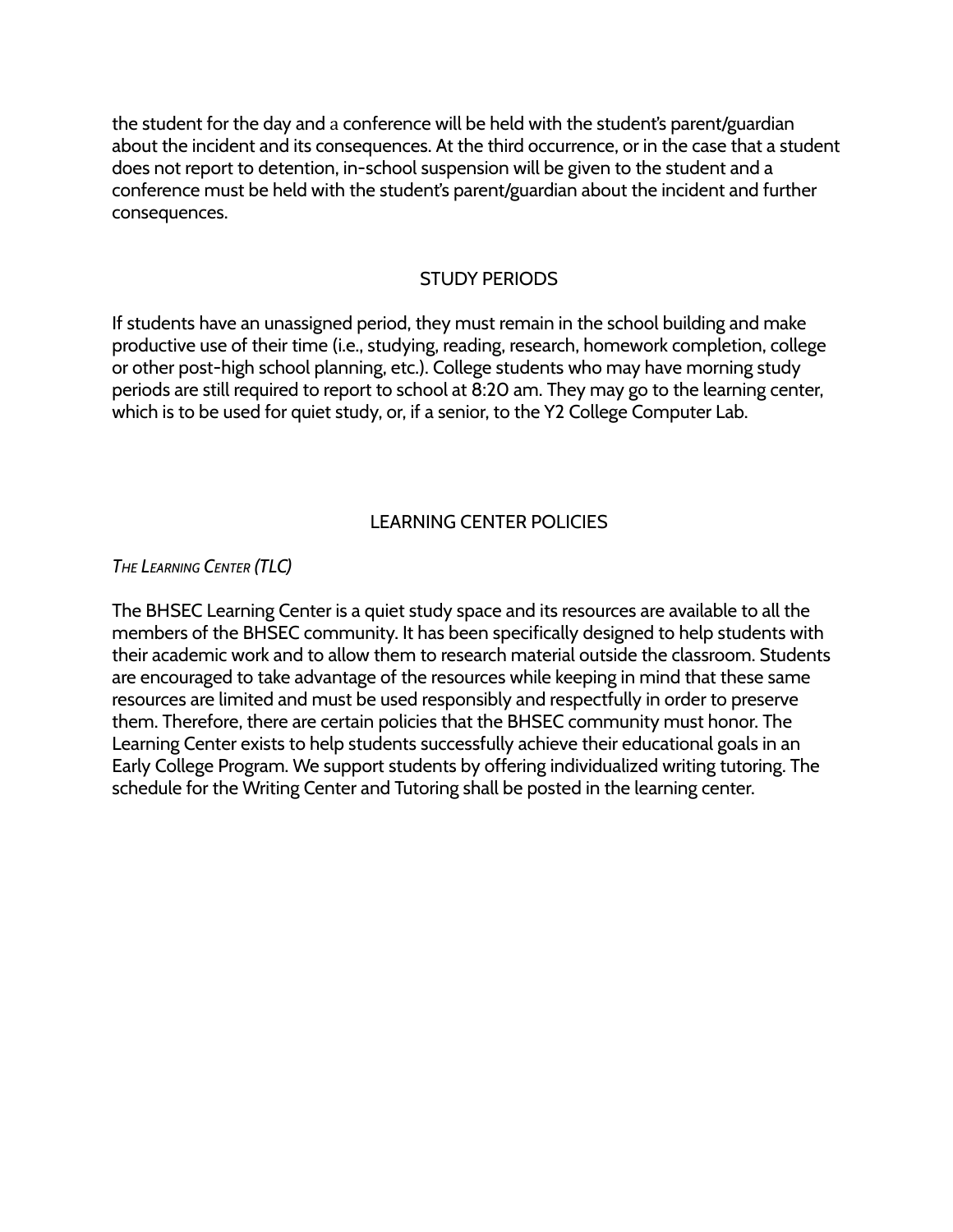#### LEARNING CENTER POLICIES

- Students are expected to respect others working in the Learning Center by not engaging in loud conversation or inappropriate and distracting behavior. Only two students are allowed to sit in a designated area at a time.
- Students are not allowed to eat food and/or drink (aside from water, in lidded, plastic containers) into the learning center. Water bottles must be stored in backpacks.
- Do not litter. Make sure your workplace is clean before you leave. Recycle by depositing materials in the designated containers.
- Learning Center computers are to be used only for academic work. No games of any kind may be played on learning center computers. Students who do not abide by this may be asked to leave the learning center.
- Students are expected to handle all learning center resources (i.e. furniture, books, and computers) respectfully. Students who do not abide by this rule may be asked to leave the learning center.
- Students who lose materials must pay for their replacement, or will lose borrowing privileges. Students who fail to pay for the replacement of lost books will not be able to pick up their report cards at the end of year. Fines must be cleared before report cards will be issued.
- Students are only allowed in TLC during enrichment/study periods, lunch and after school. Unless scheduled for a study period by the Dean of Studies or with written permission from a teacher, high school students (9th-10th grade) are not permitted in the Learning Center during 1st-3rd and 5th-7th periods. They are only allowed in the Learning Center before 1st period, during lunch, and after school. Any students found in the learning center during an unauthorized time will be subject to the temporary to semester removal of the privilege of using the learning center. "Cutting" class is defined as a student not present in class during the scheduled time as stated on the student schedule.
	- $\circ$  The first occurrence of "cutting" in the learning center will be the immediate removal of the student for the day.
	- o The second occurrence of "cutting" in the learning center will be the removal of privileges for the week.
	- o The third and final occurrence of "cutting" will result in suspension of said privileges for the remainder of the semester and will be reinstated once a parent conference is conducted.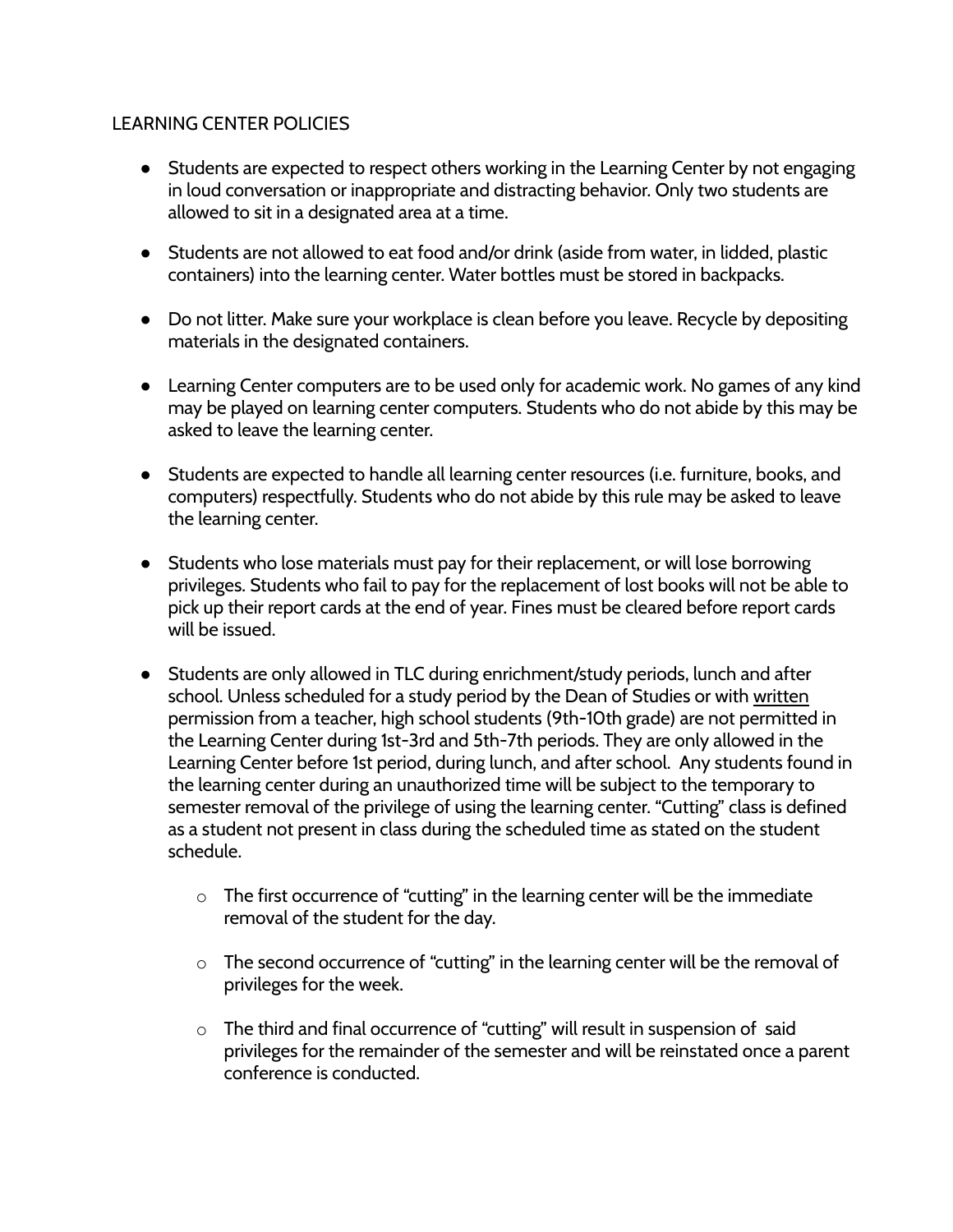## BHSEC COMPUTER USE POLICY

<span id="page-18-0"></span>Because BHSEC has a limited number of computers available to students, students are to use the computers in the learning center for schoolwork only. Checking email is permitted; however, please be advised that if another student needs to use a computer to complete a school assignment, a student may be asked to offer their place to another student.

# GUIDELINES FOR COMMUNITY CONDUCT

<span id="page-18-1"></span>In order to insure the integrity of our community, students must follow a few basic rules of academic and community conduct. For a full list of NPS rules, please refer to the NPS's "District Policies and Handbook," available on the NPS website www.nps.k12.nj.us.

Listed below are a few examples of conduct that is subject to disciplinary action:

- 1. Behavior that impedes learning. This includes cutting class, patterns of tardiness, disrespectful language, disruption or prevention of school activities and the educational environment.
- 2. Plagiarism and cheating.
- 3. Violation of State, Federal, and Newark Public Schools laws pertaining to the wearing of hats inside the building, smoking, drugs, gambling, weapons, vandalism, computer vandalism, and other illegal activities in the school building as well as in the vicinity of the school.
- **4.** Possession of cell phones and other electronic devices in the school building. **Unless possession is permitted by an instructor, cell phones will be collected at the beginning of each class period in order to alleviate distraction and promote student focus on classwork and discussion. Students may choose to leave phones in their lockers at the beginning of the school day. Cell phone use is only authorized during the lunch period.**
- 5. Intimidation, threats, and acts of violence towards any person.
- 6. Destruction, defacement, or theft of school property, including BHSEC learning center books and textbooks, computer hardware and software, or laboratory equipment.
- 7. Littering.
- 8. Writing on bathroom, classroom, or hallway walls.
- 9. Triggering false fire alarms.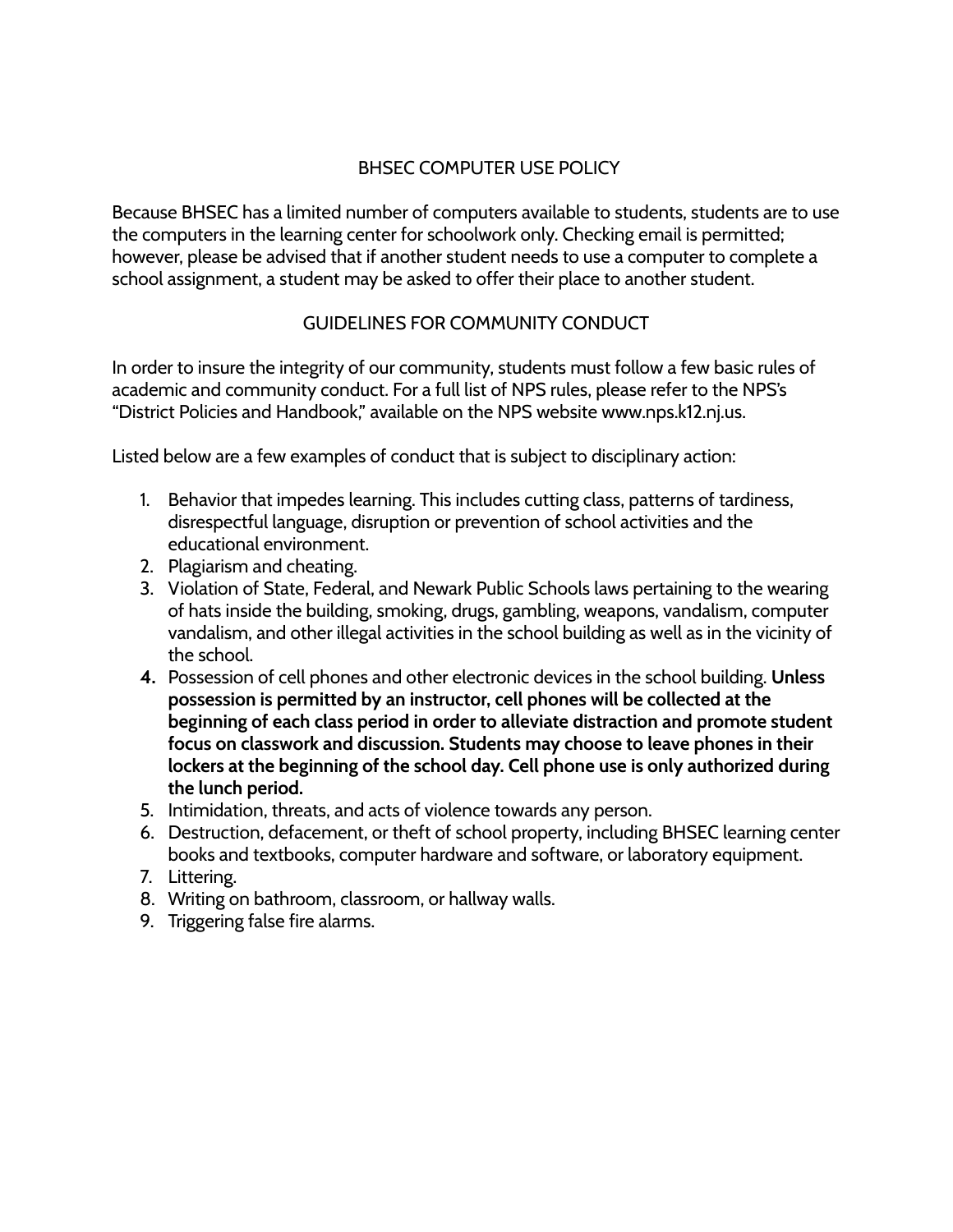# <span id="page-19-0"></span>CONSEQUENCES FOR STUDENT MISCONDUCT

Conduct which is not in keeping with the principles of the school shall be met with the following consequences:

- Parental notification.
- Confiscation of non-sanctioned or improperly used items (e.g. cell phones, iPods, and hats). Confiscated items may be picked up from the Dean of Students at the end of the day on a first offense. On the second offense parents will be required to pick up their son or daughter's electronic devices from the Dean of Students. Additional offenses will result in the confiscated items being held for longer periods (for example, until the end of semester).
- **● Detention**
- Fines for destroyed or damaged school property, including lost textbooks or defaced furniture. Unpaid fines for textbooks can result in students not receiving report cards or transcripts, as well as not being issued textbooks for the next semester until fines are paid or payment arrangements made with the school operations manager.
- **● In-School Suspension**
- Suspension according to the regulations of the Newark Public Schools.
- Exclusion from graduation/commencement activities.
- Withholding of the A.A. degree.

## <span id="page-19-1"></span>**SECURITY**

Please keep in mind some general safety precautions as you travel to and from the school building:

- 1. Students must not leave school before dismissal.
- 2. Maintain a level of vigilance when going to or from school and report any disturbances/incidents to your parents and/or school personnel. Avoid public display of valuable items such as jewelry, IPods, or money.
- 3. Bring only plastic beverage bottles to school. NO GLASS IS PERMITTED.

<span id="page-19-2"></span>The school security guards are on campus to protect our school community. Please comply with their requests and interact with them respectfully.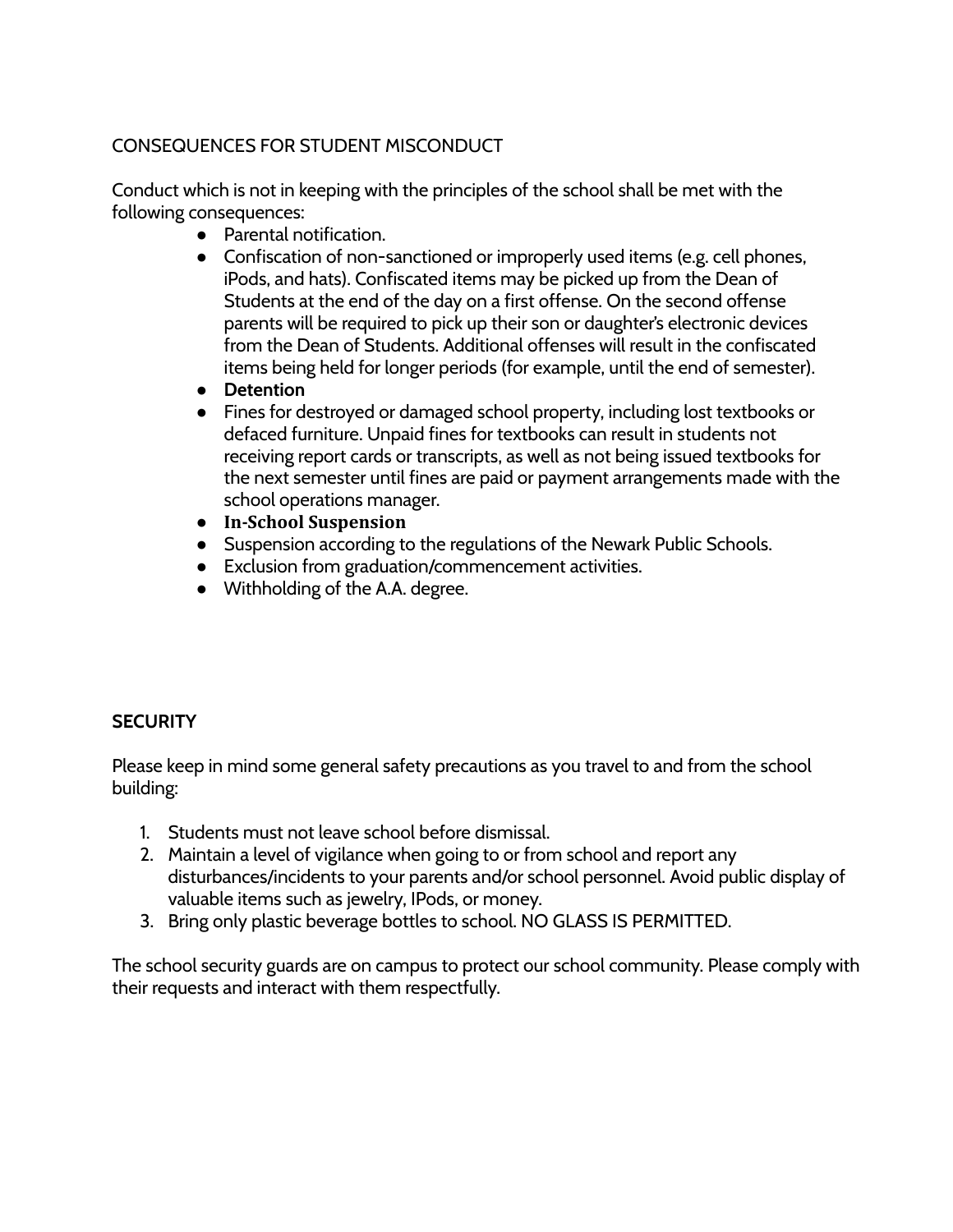## **CONSEQUENCES FOR FIGHTING AND OTHER DANGEROUS ACTS**

For serious offenses, including fighting, carrying a concealed weapon and other actions jeopardizing the individual and collective safety of the school, consequences can include one, two, or all three of the following:

- 1) Suspension and/or other consequences, according to the regulations of the Newark Public Schools
- 2) 2) Exclusion from special events including, but not limited to, field trips, prom, and graduation/commencement activities
- 3) 3) Removal from eligibility for college credits or the A.A. degree

Consequences in categories 1 and 2 will be determined by the Dean of Students within 24 hours of the incident. Consequences in category 3 will be determined by the Principal and Dean of Students within 48 hours of the incident. The period of consequences will start from the date of the incident.

Students not directly involved in the physical component of the fight, but who are involved in harassing behavior leading up to a fight, and/or otherwise promoting or encouraging a fight, including moving toward a fight as a spectator/bystander, and/or obstructing an investigation of a fight, are also subject to consequences that can include all three of the above. This includes failing to follow the community procedures for fight response detailed below.

#### Appeals Process:

If the Principal and Dean of Students give a category 3 consequence (removal of college credit/A.A. eligibility), they will also designate a probationary period of **no less than 6 months and no more than 2 years.** The student's actions inside and outside of the classroom will be carefully monitored during this period. A student who believes he or she has demonstrated exemplary behavior during the probationary period can submit an appeal to the Review Board. The appeal must be submitted to the Review Board after the probationary period, and the three step appeal process must be completed before the A.A. Commencement date for the student's cohort.

The Review Board will consist of the following: Principal, Dean of Students, Dean of Studies, Member of the Administrative Support Team, Teacher Parent Leadership Organization Representative, and Student Alumnus.

Students undergoing this appeal process must make three appearances before the Review Board, and successfully complete three steps.

*Step #1:* The student must appeal to the review Board for eligibility to begin a restoration process. The student must write, and present orally, a formal appeal for restoration eligibility and explain how he or she has exhibited exemplary behavior to re-earn the community's trust. Prior to this meeting, members of the school community may submit letters to the Review Board either in support of or against the student's appeal.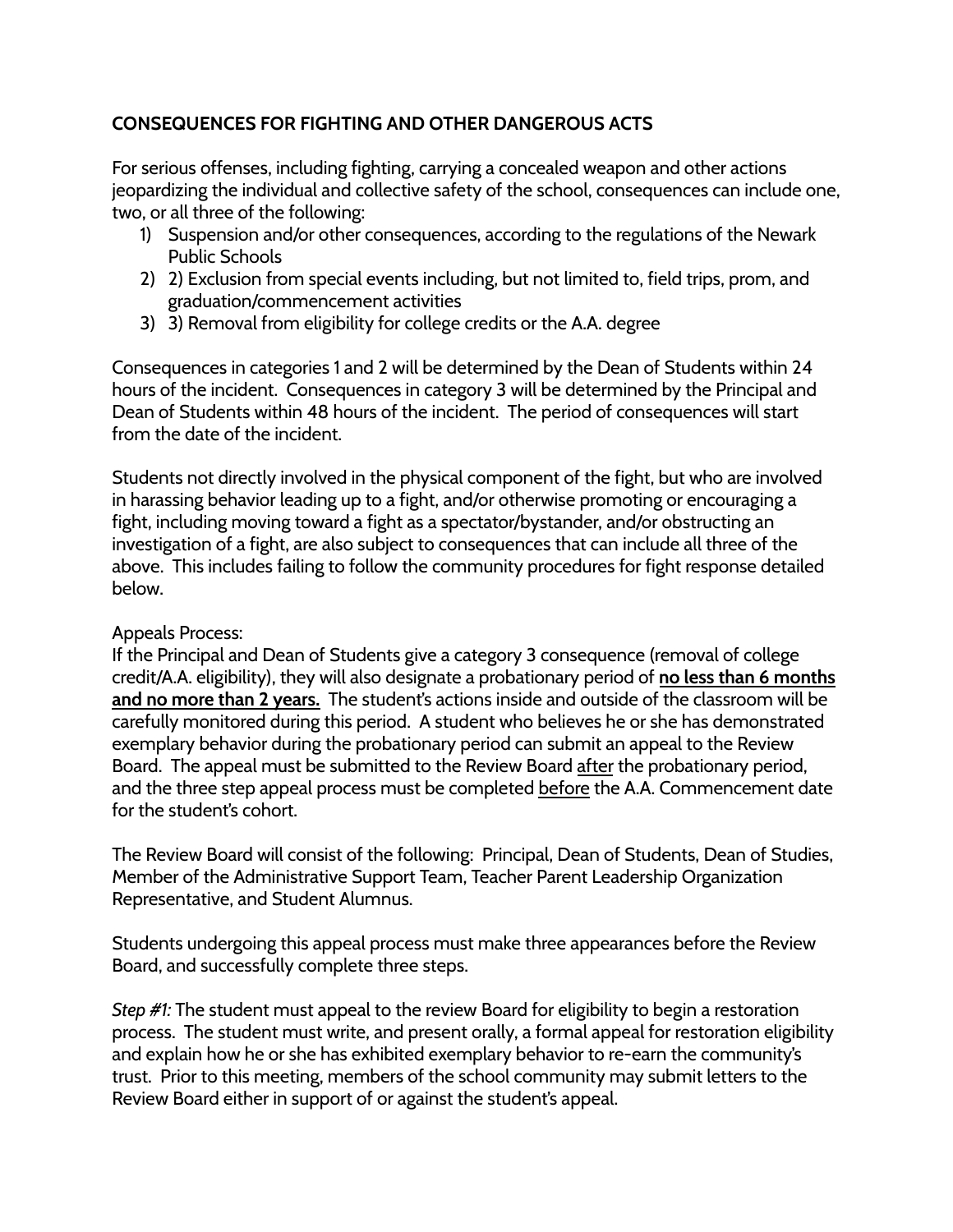If the Review Board determines that the student is NOT eligible, the student is permanently ineligible for Bard college credits; if the Review Board decides he or she IS eligible to participate in the restoration process, the student must move on to Step #2.

*Step #2:* A student determined to be eligible for the restoration process will, at the next monthly Review Board meeting, be given a restoration project to complete. Exemplary actions inside and outside the classroom are required throughout the period of the restorative project, generally multiple months in length.

*Step #3:* Upon completion of the restorative project, the student will present the results of that project to the Review Board which will make a final determination if college credits and, if earned, a complete A.A. degree, will be awarded at the A.A. Commencement. If the Review Board determines that the student is NOT eligible, the student is permanently ineligible for Bard college credits. At this meeting, members of the school community may once again submit letters to the Review Board either for or against the student's restoration of college credit eligibility.

Students must understand that going through Steps #1-3 does not mean they will automatically receive the right to earn college credits or an A.A. degree. That decision rests with the Review Board at the meeting in Step #3, and the Review Board will maintain a high standard for the restoration of credits.

The Review Board is highly unlikely to grant the same student a second chance to recover lost college credits. Moreover, given the length of time needed for the initial probationary period and the three step appeal process, a student is unlikely to have time to complete the process more than once. Year 1 and Year 2 students are unlikely to have time to complete even one full appeal process before the date of Commencement for their cohort. The Review Board will not award credits retroactively after that Commencement date. **Bard College reserves the right to all decisions regarding the awarding of college credits and the A.A. degree. Any appeals regarding the restoration of credits must be made to the Dean of the Early Colleges.**

By signing below, I, \_\_\_\_\_\_\_\_\_\_\_\_\_\_\_\_\_\_\_\_\_\_\_\_\_\_\_\_\_\_\_\_\_, acknowledge that I have read

PRINT LAST NAME, FIRST NAME

and understand the fighting policy and I am aware of the associated consequences of violating this policy.

Signature: \_\_\_\_\_\_\_\_\_\_\_\_\_\_\_\_\_\_\_\_\_\_\_\_\_\_\_ Signature: \_\_\_\_\_\_\_\_\_\_\_\_\_\_\_\_\_\_\_\_\_

STUDENT SIGNATURE **STUDENT SIGNATURE**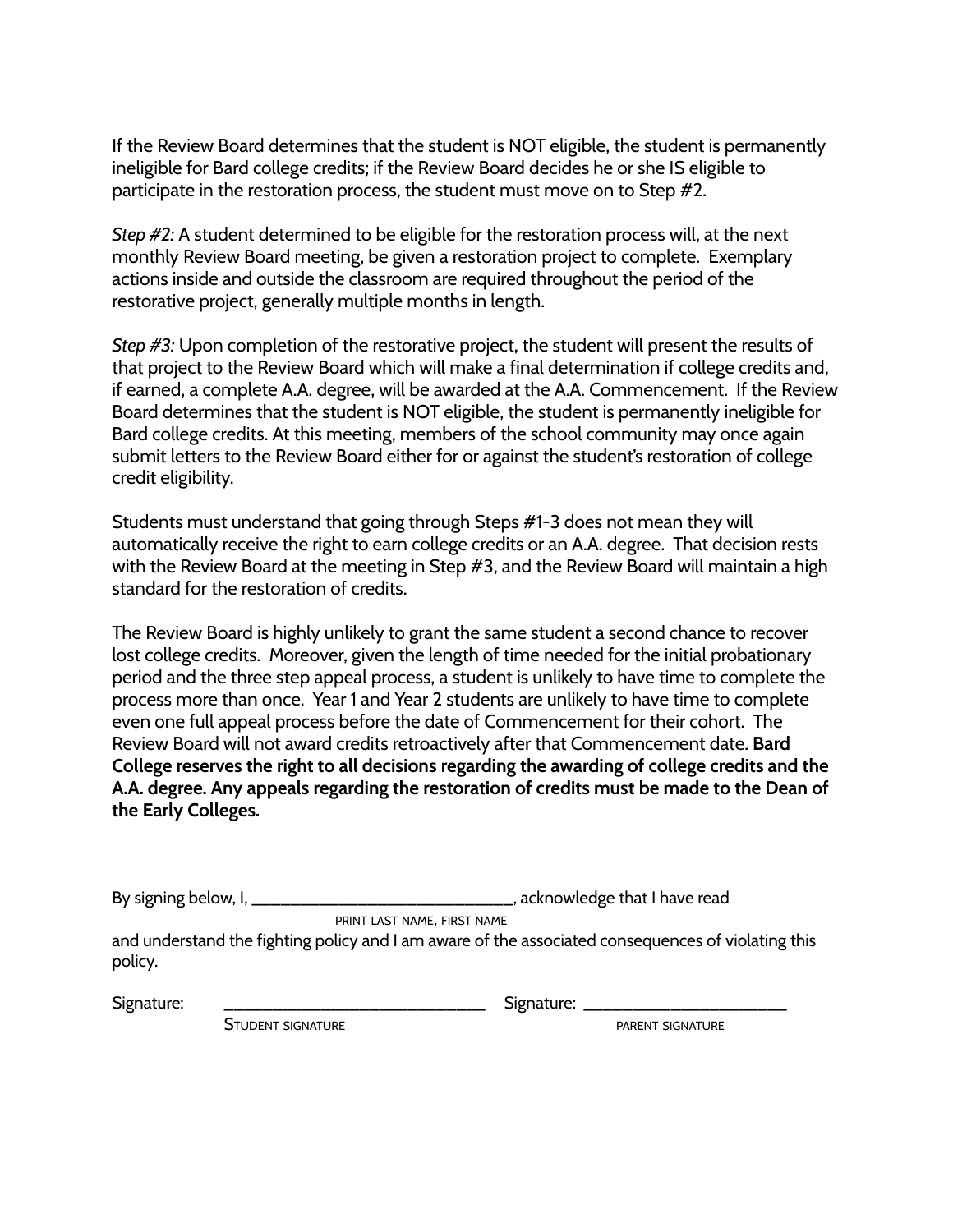## <span id="page-22-0"></span>PROCEDURES FOR FIGHTS IN THE BUILDING

Below are the procedures the community will use if there is a fight:

If a fight breaks out in the hallway during a passing period --

- Students in the hallway should go quietly into the nearest classroom.
- Students who are already in classrooms should remain there and not go into the hallway.

If there is a fight in their classroom --

● Students should move to one side of the room, just like in a lockdown drill, away from the students who are fighting.

Please remember that the consequences for fighting can be severe. Students who are not involved in the fight should not encourage other community members to risk losing the opportunity to earn an A.A. degree or worse.

#### <span id="page-22-1"></span>BHSEC STUDENT CONTRACT

#### GOOD ACADEMIC STANDING, ACADEMIC PROBATION, AND TRANSFERS

Bard High School Early College offers students a rigorous academic program. Meeting the academic needs of students eager for intellectual challenge, it moves students from the 9th grade of high school through the first two years of college in four years. Bard High School Early College seeks students ready to rise to this challenge and offers various forms of support to any who have difficulty once at the school. In order to enter the early college program, students must have achieved a minimum of a 2.0 average in 9th and 10th grade. Students who have not achieved a 2.0 GPA at the end of their 10th grade year will enroll in modified high school courses for 11th and 12th grade and graduate with only the high school diploma.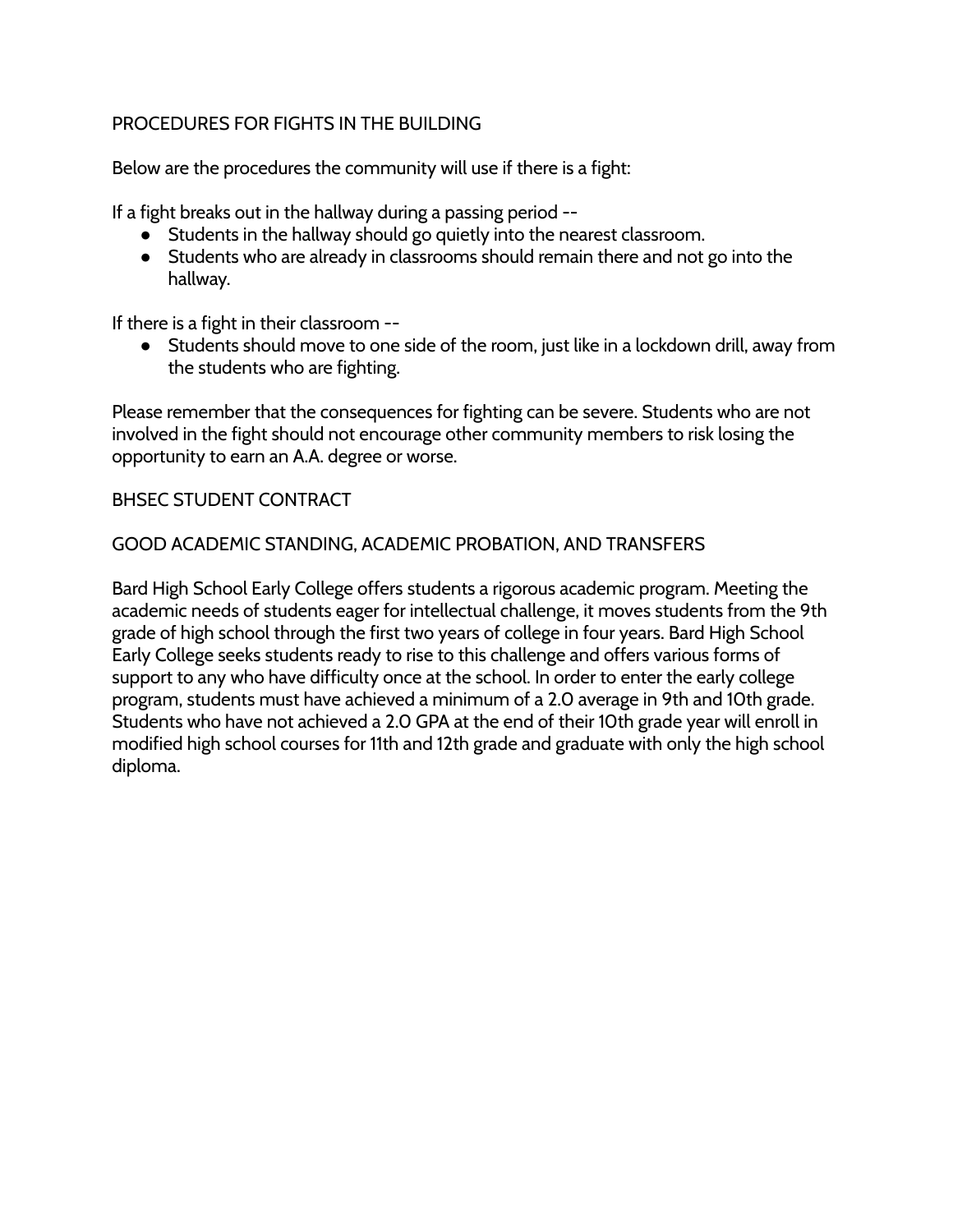# ACADEMIC PROBATION

## **HIGH SCHOOL 9TH AND 10TH GRADERS**

<span id="page-23-1"></span><span id="page-23-0"></span>To be in good academic standing at the end of a semester, students in the 9th and 10th grades of the high school program must complete the required program of classes with an average of at least 2.0 for the semester. A student who is not in good standing at the end of the semester will be placed on academic probation for the following semester. A student who achieves an average of at least 2.0 for the probation semester will automatically be removed from academic probation at the end of the semester.

At the end of the fall mid-term period and spring mid-term period each year, any student whose average is below 2.0 will be required, with his or her parents, to attend a meeting with representatives of Bard High School Early College to discuss the student's difficulties and to determine what support is necessary. A similar meeting will be required at the end of the fall semester and spring semester, respectively, if the student's semester average is still below 2.0.

Furthermore, all students on academic probation are required to meet weekly with a BHSEC counselor/advisor and they must meet with members of the BHSEC faculty for tutoring.

## **EARLY COLLEGE YEAR I AND YEAR II STUDENTS**

<span id="page-23-2"></span>A cumulative GPA of at least 2.0 for Year I and Year II of the early college is required for graduation with the A.A. degree. To be in good academic standing at the end of Year I, a student must complete the required program of classes with a cumulative GPA of a least 2.0. At the end of the fall mid-term period of Year I, any early college student whose average is below 2.0 will be required, with his or her parents, to attend a meeting with a representative of Bard High School Early College to discuss the student's difficulties and to determine what support is necessary. A similar meeting will be required at the end of the fall if the Year I student's fall semester average is below a 2.0, and the Year I student will be placed on academic probation for the following semester. If the Year I student's average is still below 2.0 at the end of the spring mid-term period, the student will again be required, with his or her parents, to attend a meeting with representatives of Bard High School Early College to discuss the student's difficulties and to determine what further support is necessary. The practice of this procedure applies to the Year II academic year as well.

If the Year II student's cumulative average is below a 2.0 at the end of the spring mid-term period, the student will again be required, with his or her parents, to attend a meeting with a representative of Bard High School Early College to discuss the student's difficulties and the type of degree which the student can realistically expect to receive at the end of the spring semester. Students are expected to graduate from the early college program in four semesters.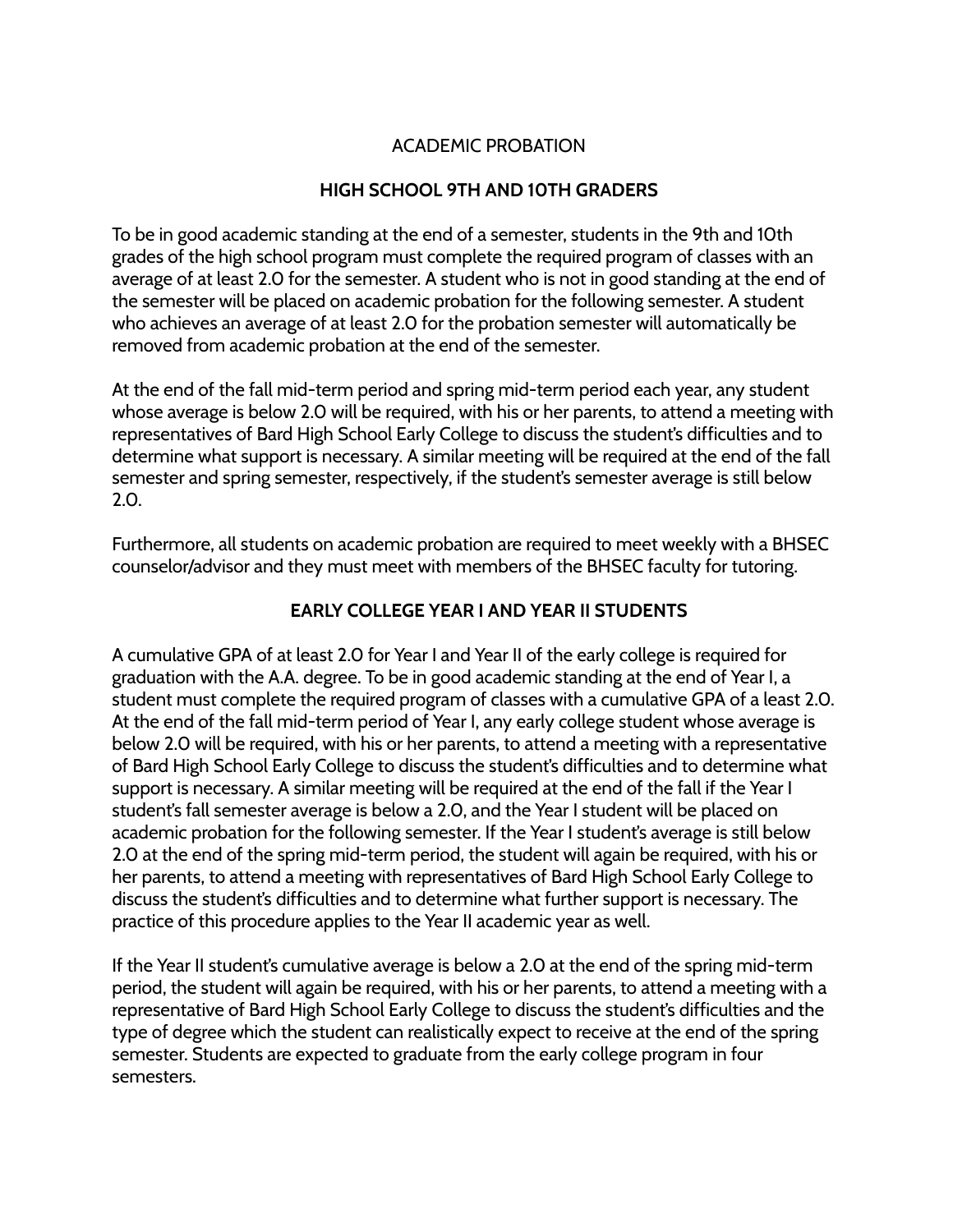## **ACADEMIC INTEGRITY: PLAGIARISM AND CHEATING**

BHSEC has three basic guidelines for academic conduct:

- Work done at BHSEC or for BHSEC classes will represent the original ideas of individuals who have submitted the work.
- Students will never try to pass off another person's idea as their own.
- Students will neither give nor receive aid on exams.

Exams and other assessments conducted in or out of class must reflect a student's individual work unless the assignment specifies collaboration. Giving as well as receiving unauthorized assistance is unacceptable. Both students involved in such an activity will be held accountable. Assignments that are plagiarized (paraphrasing or quoting directly from another writer's work without acknowledging the source) are recorded as zero and a first letter documenting the plagiarism is placed in the student's file. **A conference will be held with the student's guardian about the incident and its consequences.** If no further instances occur, the letter is removed upon the graduation of the student. Any second instance of plagiarism, either in the class where the first instance took place or in any other class, **automatically results in a loss of college credits for the course if it occurs at the college level. The assignment receives an automatic 0, without the possibility of redoing the assignment. A permanent letter documenting the plagiarism goes into the student's file. Additionally, the administrative team will put together a mandatory intervention plan, tailored to the needs of the student, to support further academic and social growth within our program. Interventions may include but are not limited to mandatory office hours, meetings with Bard Fellows, counseling sessions with social workers or Deans, or peer support groups.**

The same policy applies to cheating on an exam. The first instance results in a zero on the exam and a letter documenting the cheating in the student's file. **A conference will be held with the student's guardian about the incident and its consequences.** If no further instance occurs, the letter is removed upon the graduation of the student. Any second instance of cheating, either in the class where the first instance took place or in any other class, **automatically results in a loss of college credits for the course if it occurs at the college level. The assignment receives an automatic 0, without the possibility of redoing the assignment. A permanent letter documenting the cheating goes into the student's file. Additionally, the administrative team will put together a mandatory intervention plan, tailored to the needs of the student, to support further academic and social growth within our program. Interventions may include but are not limited to mandatory office hours, meetings with Bard Fellows, counseling sessions with social workers or Deans, or peer support groups.** Students cannot give or receive unauthorized assistance with examinations, including take-home examinations.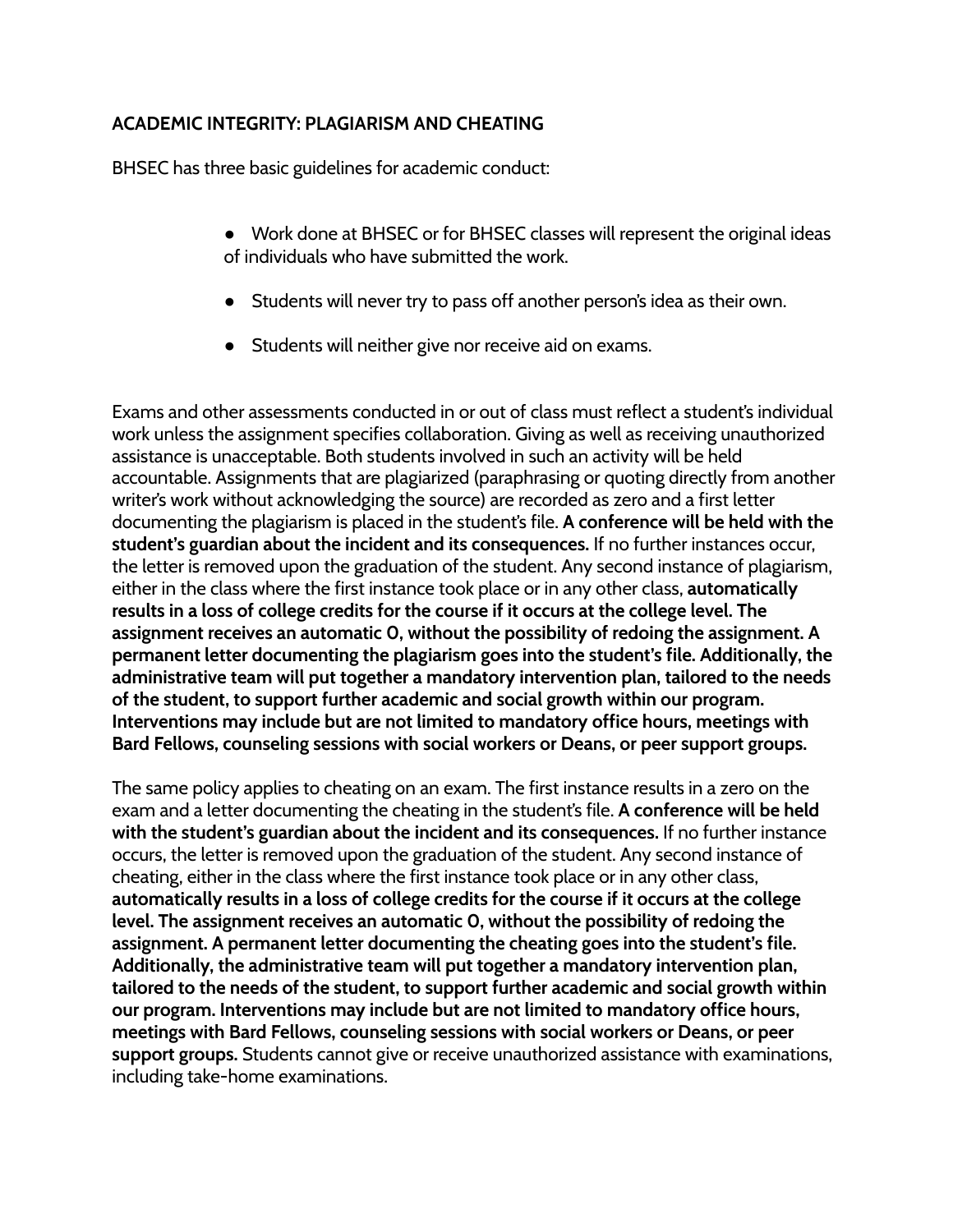Students cannot represent work completed for one course or teacher as original work for another course or teacher.

In addition, students must sufficiently document when they have utilized the ideas, data, or research of another source. This includes the correct citation of direct quotes, paraphrasing, Internet information, interviews, lectures, video and audio, tape, and film.

Disregard for the BHSEC academic integrity policy may result in the withholding of the A.A. degree.

## <span id="page-25-0"></span>WRITING & THINKING WORKSHOPS

What is a foundation, and how is it built? The word foundation derives from Latin *fundus,* meaning 'the bottom'—this is the first part laid down when building a house; in broader terms, it is the groundwork of anything. This question of foundations—intellectual, technical, social, philosophical—is part of the thinking behind the Writing & Thinking Workshop at BHSEC. The Workshop—a five-day intensive held every year prior to the start of fall semester classes—provides students in every grade level with foundational skills in critical reading and writing, upon which they can build future scholarly work. Conceived by President Botstein and based on the principle that strong writing and close reading enrich and enliven the classroom experience, the workshop sets the stage for the kind of interdisciplinary, intensive work students will tackle during their time at BSHEC.

Faculty members from nearly all disciplines lead section workshops of students in short writing activities, critical reading exercises, and group discussions about the texts at hand—a shared selection of traditional and contemporary poetry, plays, essays, and fiction—developing a common vocabulary that will serve students well as they continue to grow as readers, writers, and thinkers.

Whether engaged in a ten-minute "focused free-write," or debating the meaning of a line of poetry, students not only work with faculty and with each other to build their critical language skills, they also experience what it means to participate in an intimate intellectual community. They are learning to take initiative, speak up, and think differently while listening to alternative ideas, presenting personal work for feedback, and providing thoughtful criticism on others' work. By the end of the workshop, students produce a piece of polished prose that can become a tool for reflection, skill assessment, and continued development.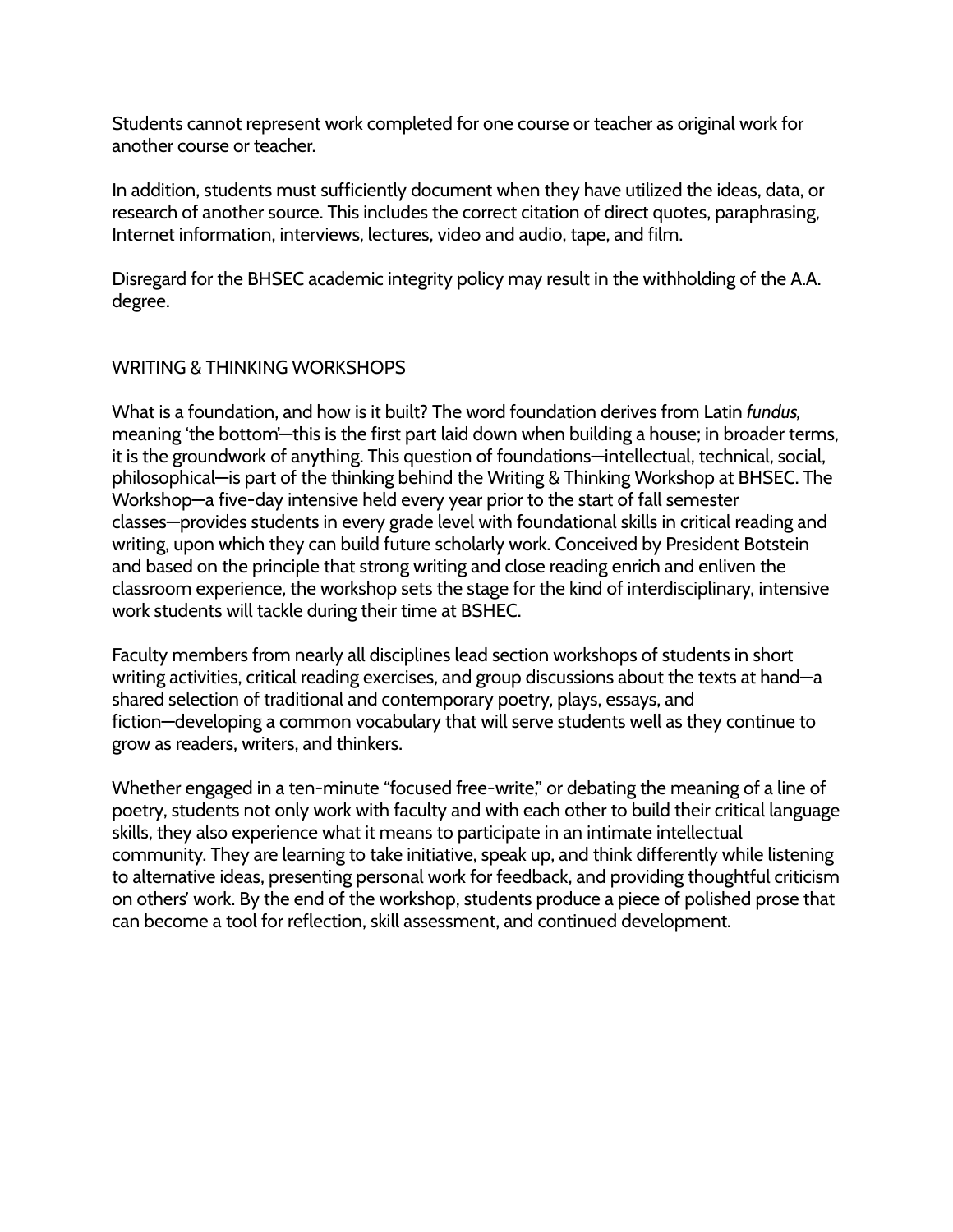#### <span id="page-26-0"></span>HIGH SCHOOL PROGRAM REQUIREMENTS

| English<br>English                             | Grade 9<br>Grade 10 | Literatures of the Americas 1&2<br><b>World Literatures 1 &amp; 2</b>                    |
|------------------------------------------------|---------------------|------------------------------------------------------------------------------------------|
| <b>Social Studies</b><br><b>Social Studies</b> | Grade 9<br>Grade 10 | The Americas 1 & 2<br>Global Studies1 & 2                                                |
| Math<br>Math                                   | Grade 9<br>Grade 10 | Algebra 1<br>Geometry                                                                    |
| <b>Science</b><br><b>Science</b>               | Grade 9<br>Grade 10 | Physics<br>Chemistry                                                                     |
| Language                                       | Grade 9             | Intro to Language, Spanish 1, or Chinese I                                               |
| Language                                       | Grade 10            | Chinese $2 \& 3$ , Spanish $2 \& 3$                                                      |
| Arts                                           | Grade 9<br>Grade 10 | Introduction to Arts<br><b>Arts Electives</b>                                            |
| <b>Physical Education</b>                      | Grade 9<br>Grade 10 | Full year of Physical Education and Health<br>Full year of Physical Education and Health |
| <b>Financial Literacy</b>                      |                     | One semester of Financial Literacy course                                                |

Additional Requirements for Graduation

- Senior Thesis
- 80 Hours of Community Service
- Demonstrating mastery on State Assessments
- FAFSA/NJAFAA

## <span id="page-26-1"></span>DISTRIBUTION REQUIREMENTS FOR THE ASSOCIATE IN ARTS DEGREE

Students must maintain a 2.0 GPA, earn no less than 60 college credits during the two years in the college program, fulfill the following distribution requirements and complete all State of New Jersey high school diploma requirements in order to receive the Bard Associate of Arts Degree:

- All four semesters of the Seminar sequence
- Two semesters of laboratory college science *(Note: not every science course fulfills the laboratory requirement)*
- Two semesters of college mathematics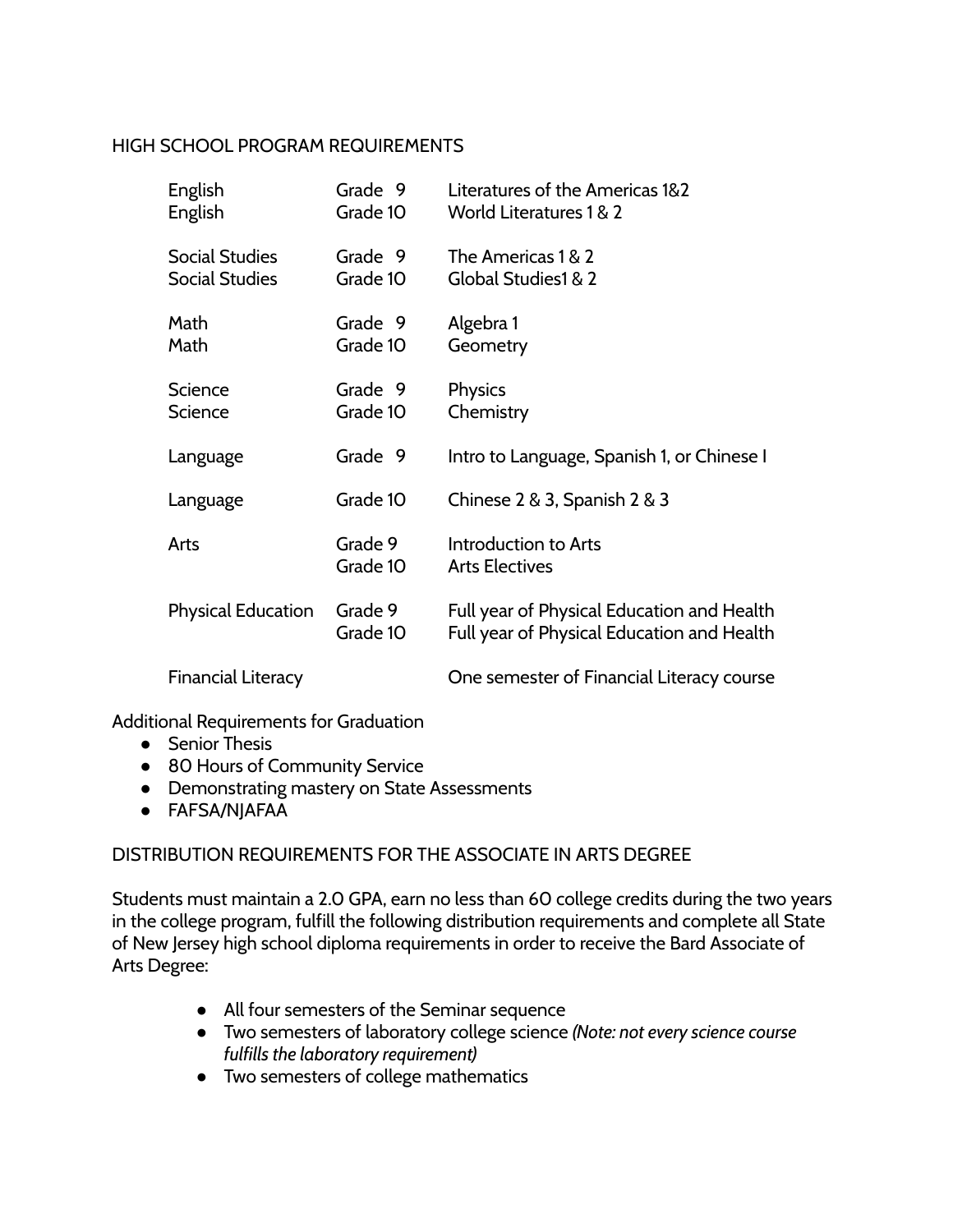- Two semesters of college foreign language, including one at the intermediate level
- Two semesters of social science and/or literature, including at least one semester in history and at least one semester in literature *(Note: Please consult the Social Science Department for a list of courses that fulfill the history requirement.)*
- Three credits of music, theater, dance, and/or visual art while enrolled in the college program
- Four semesters of Physical Education and/or Health

## <span id="page-27-1"></span><span id="page-27-0"></span>ACADEMIC OVERVIEW

## EVALUATION

As an indication of academic performance, students receive written narratives and letter grades for each course taken. At midterm, these narratives and grades are distributed to students and their families in order to praise scholarly work as well as address particular difficulties. The grades at the end of each semester are recorded in the student's official academic transcript.

For certain purposes, it is useful to calculate a grade point average (GPA), which is done in the following manner: First, letter grades are translated into grade point equivalents according to the table below. (Note that some courses are graded on a Pass/No Credit basis and do not factor into the GPA. Also note that college courses transferred from another institution do not factor into this GPA.) These grade point equivalents are then averaged; in the case of Year I and Year II students, this average is weighted by the number of credit hours assigned to each course.

The table below shows the correspondence between letter grade, grade point equivalence, and standard of work. It also indicates a translation between grade and percentage score that may be used in some classes at BHSEC.

## **TRANSCRIPTS**

<span id="page-27-2"></span>TWO (2) transcripts are maintained for BHSEC students:

1. The Newark Public Schools Transcript records all courses taken to satisfy the State of New Jersey high school diploma. This record includes courses taken while at BHSEC as well as courses taken at other New Jersey High Schools.

2. The Bard College Transcript lists only courses taken during the college program that are being applied toward the Associate in Arts Degree and may also include up to six (6) transfer credits if approved by the Dean of Studies.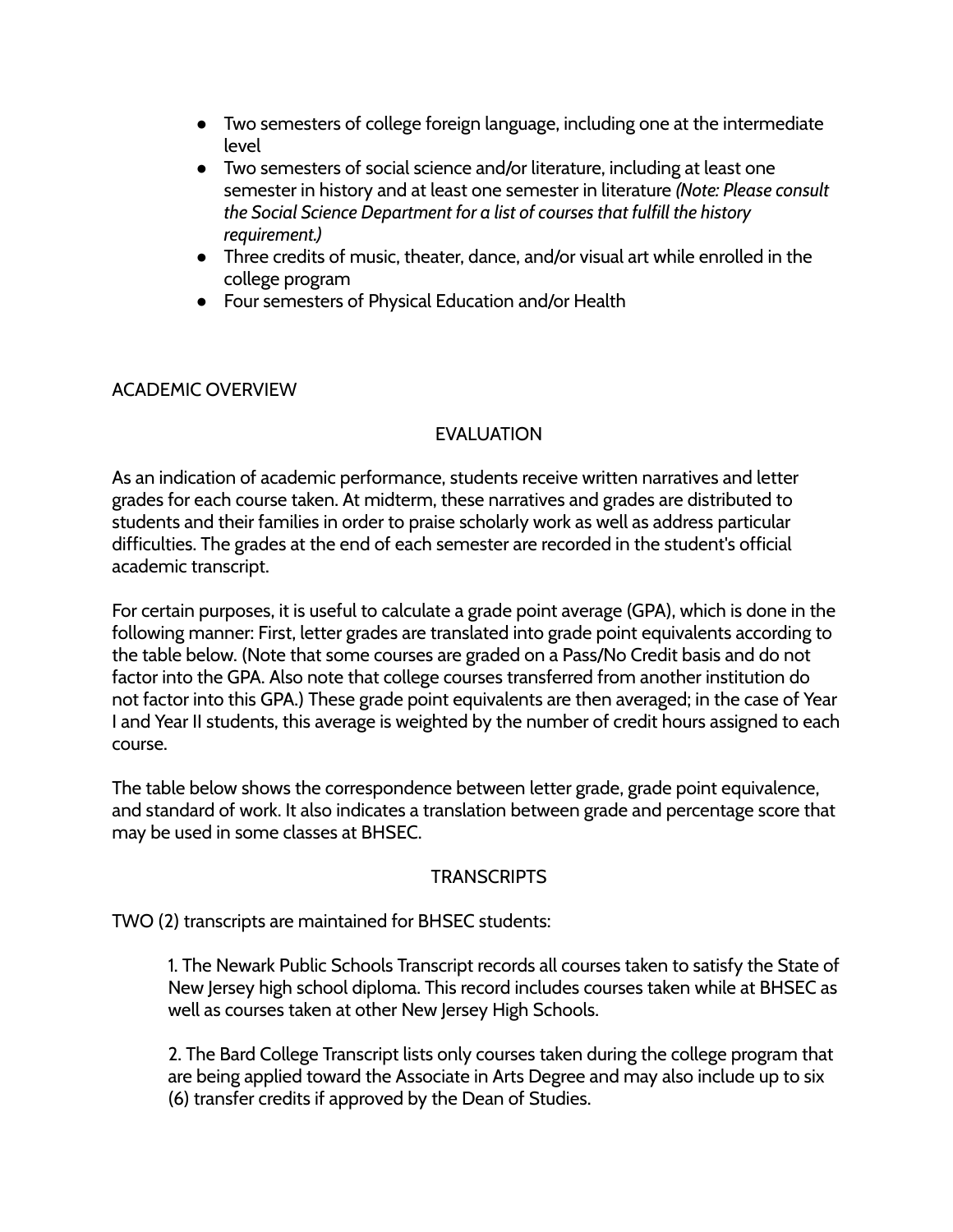# DROP, ADD, AND WITHDRAWAL (FOR YEAR I AND YEAR II STUDENTS)

<span id="page-28-0"></span>Year I and Year II students are required to take between 14 credits and 18 credits each semester, unless they receive approval of an exception from an academic dean. A student may change programs during the beginning of the semester as long as the resulting schedule meets the course load requirements and will enable the completion of A.A requirements on schedule. The final dates for making such changes are determined by the Dean of Studies.

After the drop deadline, a student in the college program may petition to withdraw from one regular class in each academic year. The course instructor, student's advisor, and an academic dean must approve the withdrawal. Upon withdrawal, a W grade is listed on the student's academic transcript.

| <b>Letter Grade</b> | <b>GPA</b>    | 100 point scale     | <b>Explanation</b>                                   |
|---------------------|---------------|---------------------|------------------------------------------------------|
| A, A-               | 4.0, 3.7      | 100-93, 92-90       | <b>Excellent Work</b>                                |
| B+, B, B-           | 3.3, 3.0, 2.7 | 89-87, 86-83, 82-80 | Work is more than satisfactory                       |
| $C+, C, C-$         | 2.3, 2.0, 1.7 | 79-77, 76-73, 72-70 | Competent work                                       |
| D                   | 1.0           | $69 - 65$           | Work is poor but deserving of<br>credit              |
|                     | 0.0           | 64 and below        | Failure to reach the standard<br>required for credit |

## PASS/FAIL (FOR YEAR I AND YEAR II STUDENTS)

<span id="page-28-1"></span>At one time during the last two years at BHSEC, a student may request to take a single course, excluding Seminar, on a Pass/Fail basis. This grading option must be exercised at the beginning of the term during the Add / Drop period, and is subject to approval by the instructor and an academic dean.

# REQUIREMENTS FOR ENTERING EARLY COLLEGE

<span id="page-28-2"></span>Students will only be considered for the Early College program if they have maintained a 2.0 or better GPA in the 9th and 10th grades. All high school requirements must have been satisfied.

## INDEPENDENT STUDY

<span id="page-28-3"></span>Students may earn academic credit by successfully completing independent study projects that are not available through the regular course offerings. Before such a course of study can begin, a formal written course description as well as a contract of student and faculty responsibilities (including credits, readings, number of meetings, and number and types of assessment) must be submitted and approved by the Dean of Studies no later than the end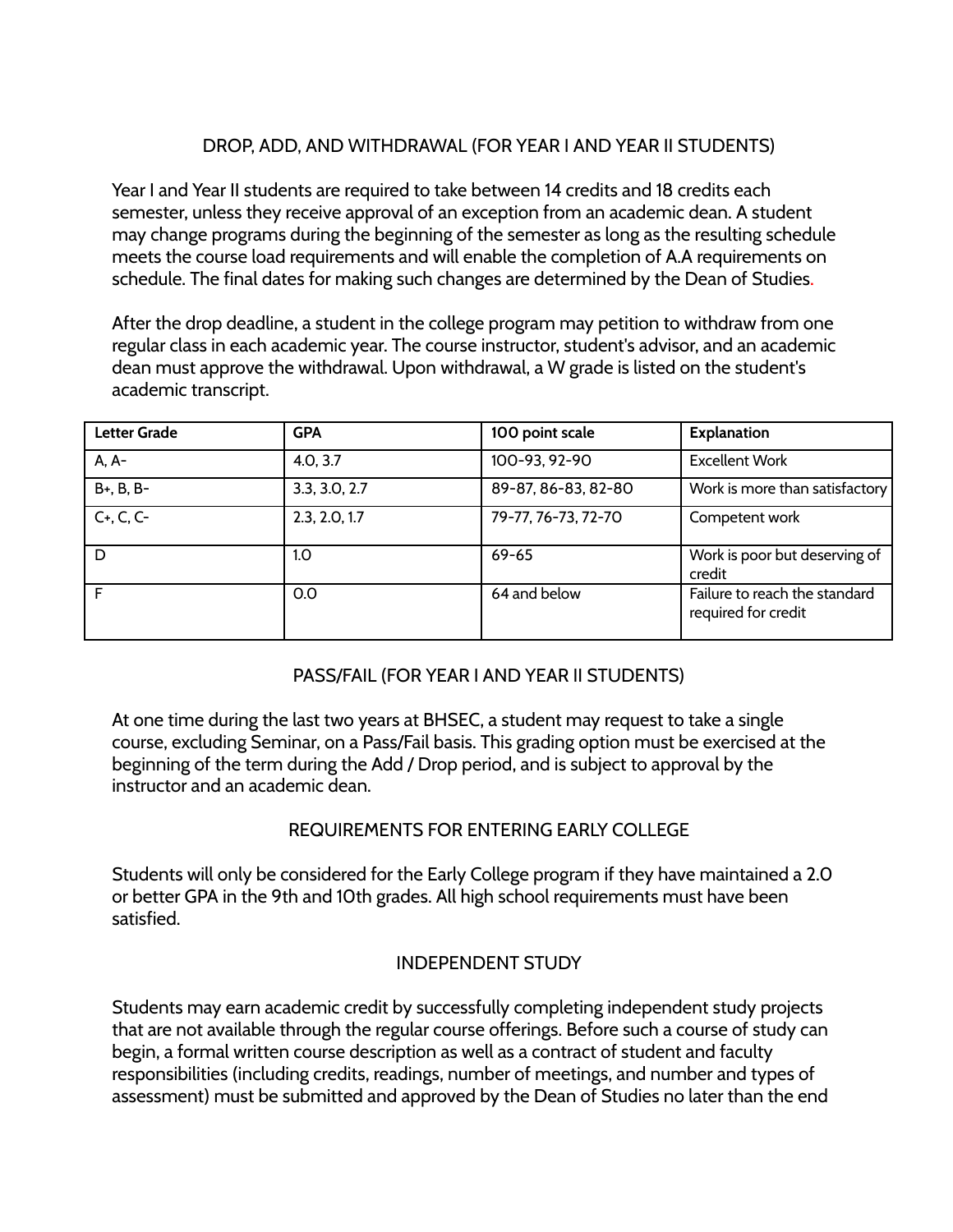of the Add/Drop period. It should be noted that because independent studies require additional work and responsibility on the part of the instructor and the students involved, these projects are only considered when they are not available in the regular course description catalogue for a given semester.

## SERVICE CREDIT

<span id="page-29-0"></span>BHSEC students may receive community service credit for performing school service. Examples of school service include tutoring, learning center service, lab technician, work in the college transfer office and assisting in other administrative offices.

## RETAKING A COURSE

<span id="page-29-1"></span>High school students who fail a class (receive a grade of 64 or below) during the school year must retake that class. In such a case, both the failing grade and the new grade will be recorded on the student's high school transcript.

Pending approval from an academic dean, Year I and Year II students may retake any college course in which they received a grade of a C- or below. Students may have the opportunity to re-take a course during the X-term. After the student has completed the class for a second time, the second grade will be recorded on the student's transcript.

## TRANSFERRING IN COLLEGE CREDITS

<span id="page-29-2"></span>Year I and Year II students may transfer up to six college credits from another accredited institution of higher learning to be applied towards the 60 credits necessary to graduate with the Associate in Arts Degree. Students should speak with one of the academic deans before taking college courses at another institution, and are responsible for providing documentation (transcript and syllabus) after satisfactory completion of the course.

## EXTRACURRICULAR ACTIVITIES AND CLUBS

<span id="page-29-3"></span>Students at BHSEC can choose from a variety of exciting student leadership, volunteer, internship, and after school activities. BHSEC students are encouraged to be active participants in the ongoing cultural and social development of our school. BHSEC students in good social and academic standing (minimum GPA 2.0) are encouraged to participate in extracurricular activities.

To start a club, students must complete a club proposal form which can be obtained from the Dean of Students (Room 120). Additionally, each student club must be sponsored and supervised by a member of the faculty. Finally, the Dean of Students will schedule a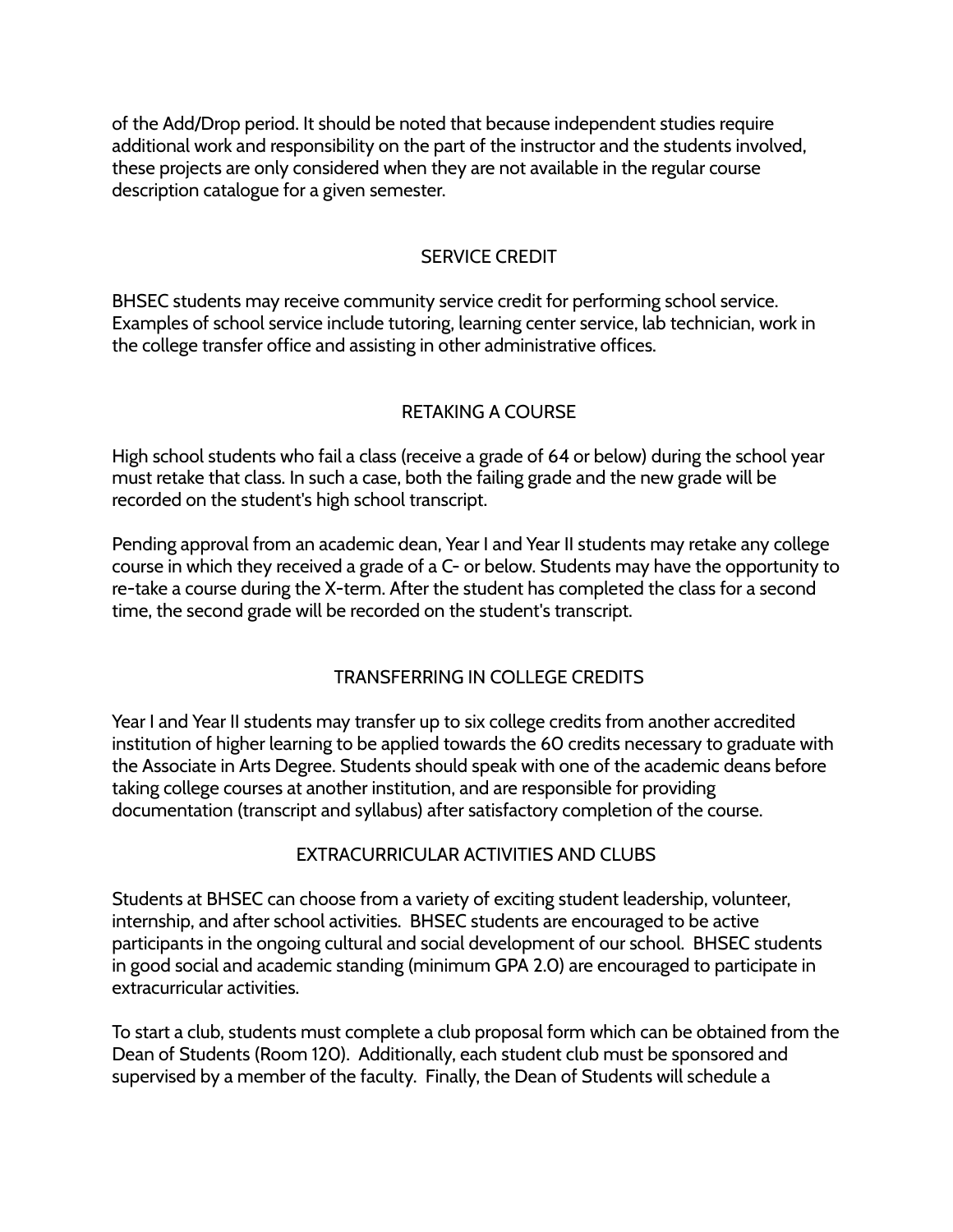school-wide club fair during the first quarter of the year to provide clubs with an opportunity to generate interest and begin to build their club membership.

## BHSEC ATHLETICS

<span id="page-30-0"></span>Bard encourages broad participation and sportsmanship in their athletic program. Our physical education program stresses lifelong fitness participation and nutrition awareness. Students participate in Yoga and Weight Training regularly.

If BHSEC students wish to join an athletic team and are eligible (see below), they are expected to participate on BHSEC teams. If a sport is not offered at BHSEC, students may notify the BHSEC Athletic Department that they wish to participate in programs offered at other district schools.

## ELIGIBILITY FOR PARTICIPATION ON ATHLETIC TEAMS

<span id="page-30-1"></span>1. Participation on athletic teams requires that students be in good academic standing. Student athletes on academic probation are ineligible to play or attend practice for BHSEC athletic teams in accordance with NBOE policy.

2. Once the academic probation list is released each marking period, student athletes will have a two-week window to address academic concerns. The Dean of Students will contact all involved members of the faculty at the end of the two-week window, and on a regular basis thereafter, to assess if academic deficiencies have been addressed.

3. At this time, if a student athlete has demonstrated that she or he should no longer be considered on academic probation, the Dean of Students may give written clearance to allow the student to resume participation in athletics.

4. The Dean of Students and the principal will have final authority on any student's eligibility to participate in the athletic program, and may use their discretion to determine a student's eligibility to participate in the athletic program in individual cases.

#### <span id="page-30-2"></span>**HEALTH PROCEDURES**

If a student is sick, she or he should go to the medical office located in Room 102. Students are required to get a Nurse Pass from their teachers. The school nurse will determine how to treat the illness. She will inform the student's parents and, if possible, the student's teachers about the illness. Students will receive a pass from the nurse in order to return to class.

If a student is too ill to stay in school, a parent, legal guardian or parent's designee must pick the child up from school. In the event that the student is taken to the hospital, a school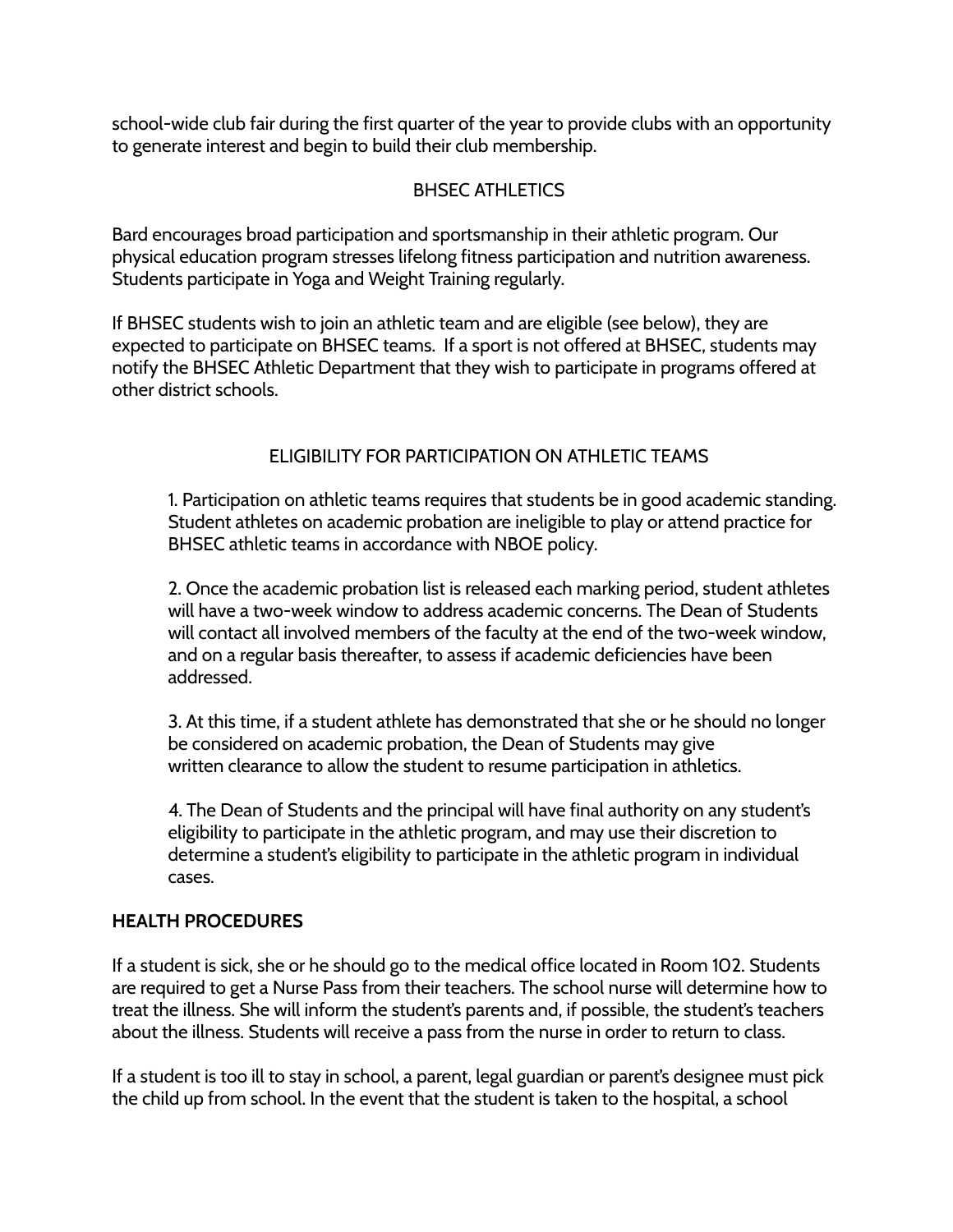representative will accompany the student to the hospital and remain with the student until the parent or guardian arrives.

# <span id="page-31-0"></span>**STUDENT IDS**

All students at BHSEC are issued photo identification cards early in the school year and are required to have their ID cards with them whenever they are in school. Students are required to carry a copy of their class schedule with them at all times. Any student who loses an ID should report to the Dean of Students. Please note that Student ID cards are often the primary form of verification and entry to SAT Suite of Assessment testing appointments. As an added perk, ID cards often entitle students to discounts or free admission to museums.

# <span id="page-31-1"></span>**BUS TICKETS**

Students may receive bus tickets if they live beyond 2.5 miles for the school building. All bus tickets are to be distributed at the school from the Dean of Student/main office**. One's receipt of monthly bus tickets is determined by the Newark Public School District. Any questions or concerns regarding status should be made to the Newark Public School's Office of Pupil Transportation (973) 733-7290**

#### <span id="page-31-3"></span><span id="page-31-2"></span>**PARENT INVOLVEMENT**

## BARD PARENT ASSOCIATION

All BHSEC parents and guardians are strongly encouraged to become members of the Bard Parent Association. Meetings are held on a monthly basis during the school year and provide opportunities for parents to volunteer in maintaining active roles in the academic and social lives of their students through a collective parent leadership group.

BPA funds are used to support student activities and student clubs at BHSEC, scholarships for student trips, learning center and text books, computer software, and other specific school needs. The BPA Budget is voted on by the General BPA body with support through Title 1 Funding.

<span id="page-31-4"></span>The cost for Bard Parent Association Membership is only \$10 annually.

## POWERSCHOOL PARENT PORTAL

Research shows that when parents are engaged, students become more active participants in the educational process, which helps mitigate problems, instills better study habits, and addresses issues as they arise – all of which are key factors in academic success. More than ever, parent/guardian involvement is critical to the academic success of their children.

BHSEC parents can access their children's PowerSchool information over a secure internet connection, commonly referred to as the PowerSchool Parent Portal. By providing our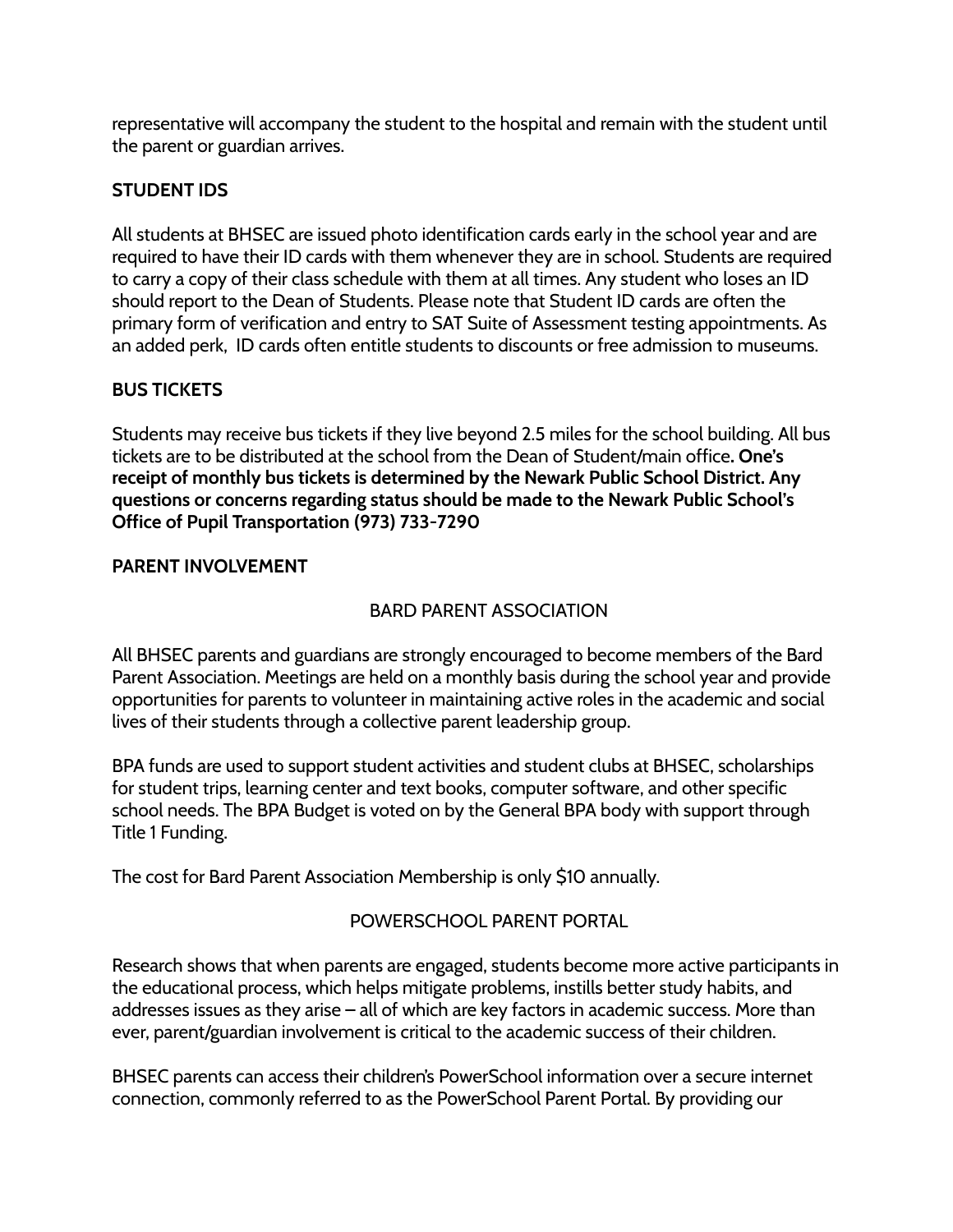parents/legal guardians a way to view student grades and attendance – and more – we are taking yet another step to promote student success.

PowerSchool's Parent Portal provides parents/guardians real time access to information tied to your child(ren), such as attendance, grades, and future assignment descriptions. Parents/guardians will only be able to see information for their own child(ren) through the use of their own PowerSchool Parent Portal account. In addition, PowerSchool's Parent Portal allows teachers and parents/guardians to communicate electronically so that information is shared on a regular, timely basis.

You may gain access to the PowerSchool Parent Portal by contacting our school and by completing the PowerSchool Parent Portal Authorization Agreement that can be found on the school's NPS website. Hard copies of the PowerSchool Parent Portal Authorization Agreement are available at the school.

Tutorials for PowerSchool Parent Portal are offered during Parent Teacher Conferences and select school activities. One on One tutorials are available at the school by request.

# SCHOOL LEADERSHIP COUNCIL

<span id="page-32-0"></span>The School Leadership Council (SLC) of The Newark Public Schools is a microcosm of the school community and provides a common ground where ideas and programs can be developed and strengthened for the good of the students.

In keeping with the guidelines and by-laws for The Newark Public Schools, each SLC represents a group of individuals who form a school-based body. This group is responsible for advising the school administration on essential instructional, budgeting and personnel issues. Membership includes the school principal, four instructional staff members (one of which must be certificated), three non-instructional support staff members, four parent representatives (one of which must be a member of the home/school organization), three community members and at the high school level, one student representative who is a school government president.

<span id="page-32-1"></span>.

## FRIENDS OF BHSEC

The early college program at BHSEC is supported and administered by Bard College, which operates BHSEC in partnership with the Newark Public Schools. The Friends of BHSEC was established at Bard College to begin developing an endowment fund for BHSEC that will eventually support BHSEC college faculty and adjunct teachers. Half of all funds raised by the Friends of BHSEC will go to this endowment fund, and the remaining half will be used for BHSEC's early college program, including the college transfer office, admissions office, Learning Center, student activities coordinator, college deans, and several faculty members and adjuncts.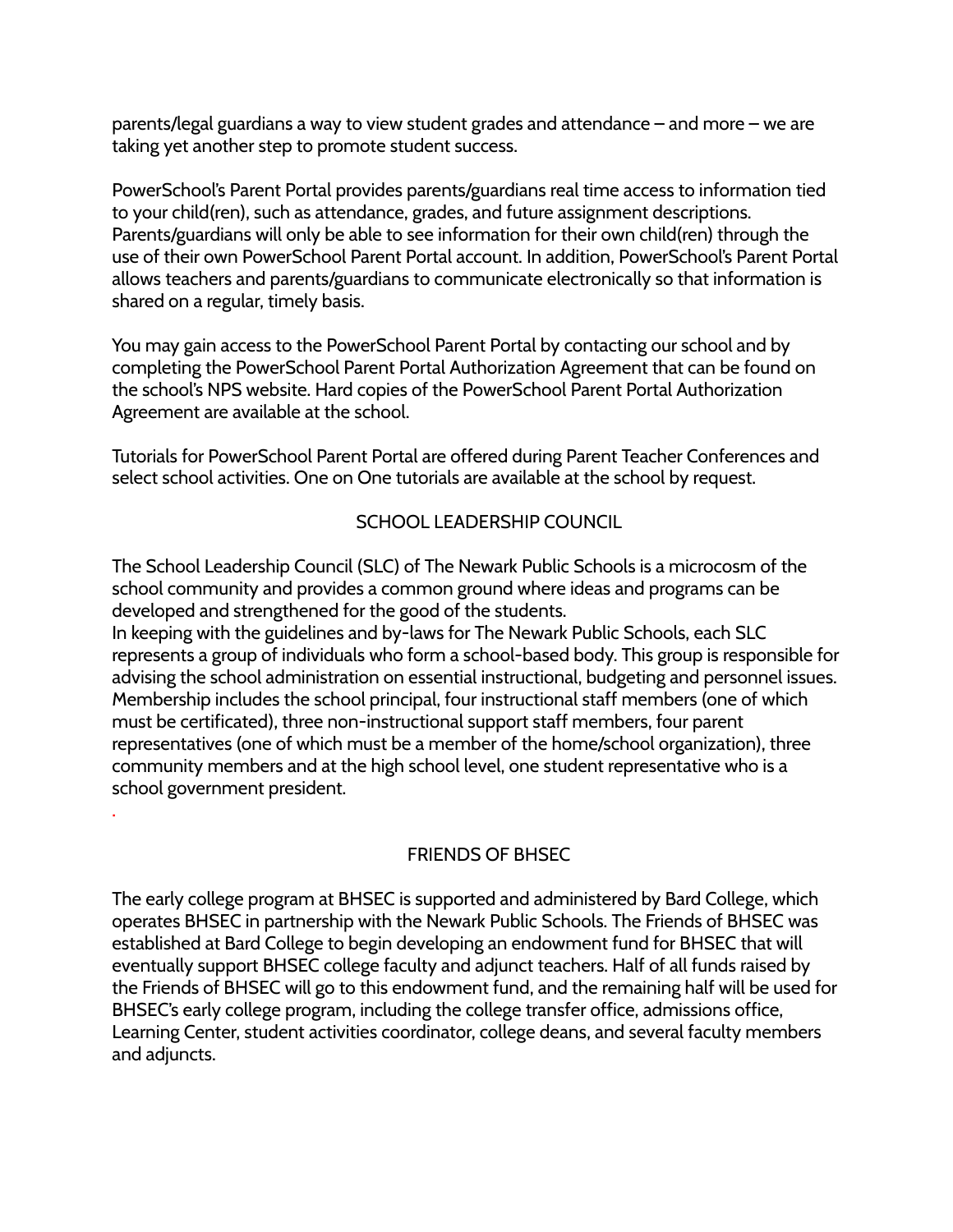#### VERIFICATION OF UNDERSTANDING

In order to verify that you have read and understand the information contained in this student handbook, please write 3-4 sentences in response to the prompts below (attach addition page if necessary):

Select two (2) policies that you think reflect BHSEC culture best and why.

My understanding of the BHSEC program requirements is …

<span id="page-33-0"></span>

|                                        | PRINT LAST NAME, FIRST NAME<br>and understand the BHSEC-Newark Student Handbook.                                   |                            |
|----------------------------------------|--------------------------------------------------------------------------------------------------------------------|----------------------------|
| Signature:                             | SIGN TO INDICATE YOUR SUPPORT                                                                                      | Date: ____________________ |
| Parent/Guardian/Caretaker Verification |                                                                                                                    |                            |
|                                        | By signing below, I, ________________________________, acknowledge that I have read<br>PRINT LAST NAME, FIRST NAME |                            |
| program.                               | and understand the BHSEC-Newark Student Handbook and will support my child's success in this                       |                            |
| Signature:                             | SIGN TO INDICATE YOUR SUPPORT                                                                                      | Date: ____________________ |
|                                        | UNDERSTANDING ACADEMIC HONESTY                                                                                     |                            |
|                                        | ACADEMIC HONESTY POLICY VERIFICATION OF UNDERSTANDING                                                              |                            |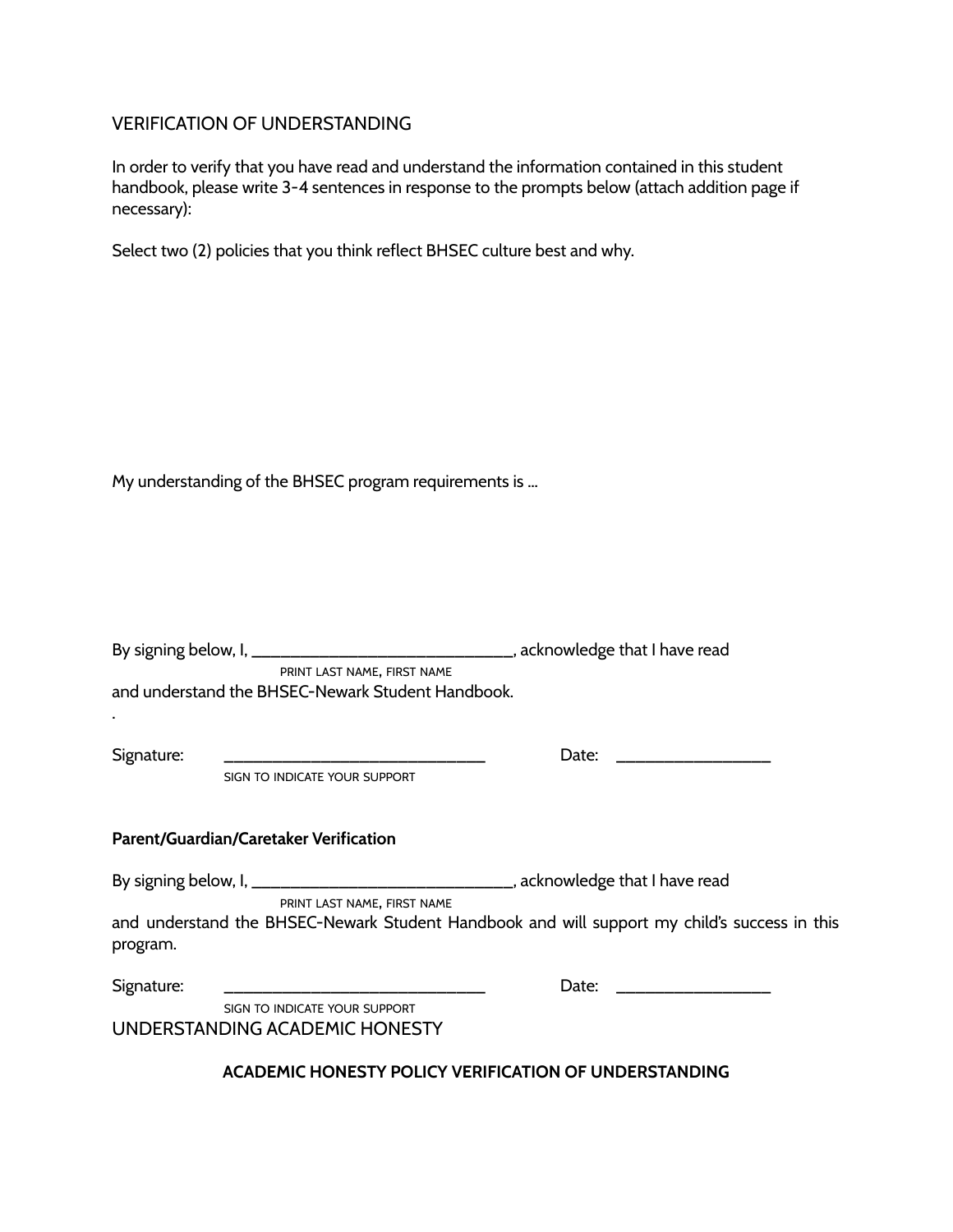BHSEC is a school designed for students who are eager to learn and willing to apply themselves wholeheartedly to the learning process, working hard to rise to the challenges presented in all of their courses. Our students understand that true learning requires diligence and a thoughtful, patient application of effort over time. BHSEC appeals to students who like to think for themselves, because independence of thought, originality, and intellectual adventurousness are valued in our courses and assignments.

BHSEC also fosters the sharing of ideas and collaborative learning. Our school endeavors to help students develop processes for effective seminar discussion, small group critique, and laboratory partnerships.

Academic honesty is expected of all students at BHSEC. Students must complete all assignments responsibly and honorably, and the work they submit must represent their own efforts. In situations where group work, collaboration, or sharing of ideas are encouraged, it is important that students understand exactly how the teacher expects each student's contributions to be credited.

Plagiarism is a particular form of academic dishonesty that students need to understand. According to the Bard College Catalogue:

> To plagiarize is to 'steal and pass off as one's own the ideas, words, or writings of another.' This dictionary definition is quite straightforward, but it is possible for students to plagiarize inadvertently if they do not carefully distinguish between their own ideas or paper topics and those of others.

Often before coming to high school, students have been allowed to use encyclopedias, websites, and other sources without correct attribution; indeed they may have been commended for doing such research without attribution. At BHSEC students learn that all research requires documentation. They must develop new habits of writing, where they can draw on the thinking and writing of others to make their own case responsibly, giving credit for the sources of their ideas and inspiration.

**Violations of academic honesty at BHSEC result in an automatic F for the assignment, require teachers to report the offense to the school administration, and are followed by a parent meeting. Second offenses may result in an F for the semester and documentation in your permanent record. Selective colleges frequently ask recommenders whether they have any reason to doubt a student's honesty, so such an annotation in your record can negatively affect your transfer application. (see Academic Integrity section for full description of responsibilities and consequences.)**

You must not ever act as if someone else's words or ideas are your own. Under no circumstances should you turn in any assignment that does not genuinely reflect your own work and thinking. Obviously, this doesn't mean that you can't use other people's words or ideas, but you must always tell your reader that you are doing so. Documenting and understanding where your ideas originate is one of the most necessary and sophisticated habits of the scholar. You cannot use ignorance as an excuse; it is your responsibility to ensure that you have provided adequate citation, and any failure to do so, *intentional or otherwise, is academic dishonesty*.

Guidelines for avoiding academic dishonesty: